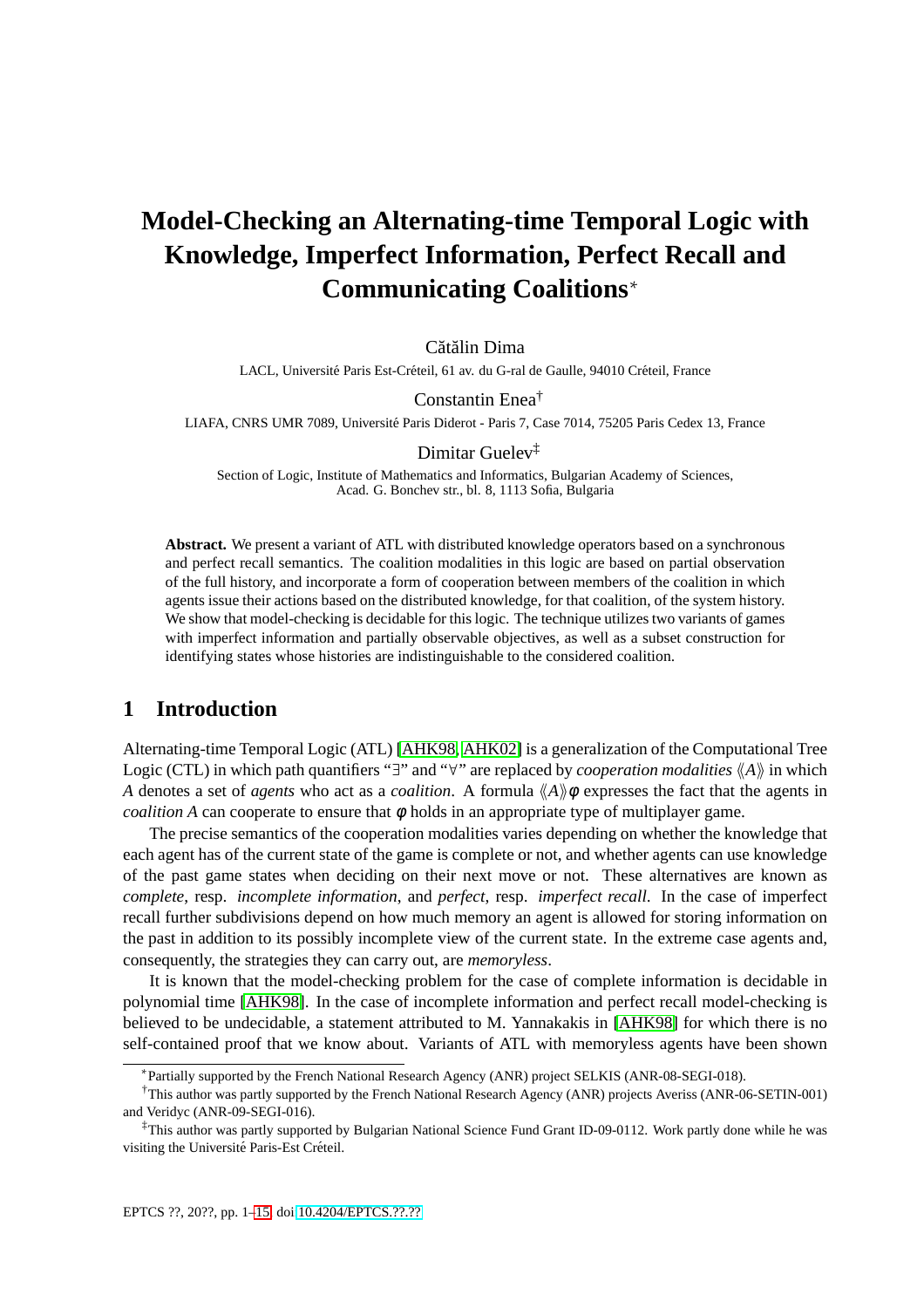to have decidable model checking in [\[Sch04,](#page-14-3)  $\AA$ GJ07, [vdHLW06\]](#page-14-5). Our earlier work [\[GD08\]](#page-14-6) is about a special case of agents with perfect recall in which model checking is still decidable.

Incomplete information is modelled in ATL in a way which conforms with the possible worlds semantics of modal epistemic logics (cf. [\[FHMV04\]](#page-14-7).) Therefore, it is of no surprise that the epistemic logic community contributed extensions of ATL by knowledge modalities such as *Alternating Temporal Epistemic Logic* [\[vdHW03\]](#page-14-8). Results on model-checking ATEL with memoryless strategies can be found in [\[Sch04,](#page-14-3) ÅGJ07, [KP05,](#page-14-9) [vdHLW06\]](#page-14-5). Results on ATL with complete information can be found in [\[GJ04,](#page-14-10) [BJ09\]](#page-14-11).

In this paper we continue our investigation of ATL with knowledge operators from [\[GD08\]](#page-14-6), where we introduced conditions on the meaning of the cooperation modalities which make model-checking decidable. As in the previous paper, we do not restrict agents' strategies to memoryless ones, but we assume that coalition members have a communication mechanism which enables the coalitions to carry out strategies that are based on their *distributed knowledge*. (Recall that a coalition has *distributed knowledge* of fact φ iff φ is a logical consequence of the combined knowledge of the coalition members.) We assume that a coalition has a strategy to achieve a goal  $\phi$  only if the same strategy can be used in all the cases which are indistinguishable from the actual one with respect to the distributed knowledge of the coalition. This choice is known as *de re* strategies [\[JA07\]](#page-14-12), and rules out the possibility for a coalition to be able to achieve  $\phi$  by taking chances, or to be able to achieve  $\phi$  in some of the cases which are consistent with its knowledge and not in others. Therefore in our system  $\langle A \rangle \phi$  is equivalent to  $K_A \langle A \rangle \phi$  where *K<sup>A</sup>* stands for the *distributed knowledge* operator (also written *DA*). We call the variant of ATL which is obtained by adopting these conventions *Alternating Time Logic with Knowledge and Communicating Coalitions* and use the acronym  $ATL_{iR}^{D}$  for it to indicate distributed knowledge, incomplete information and perfect recall.

Implementing strategies which rely on distributed knowledge requires some care. For instance, simply supplying coalition members with a mechanism to share their observations with each other would have the side effect of enhancing the knowledge at each agent's disposal upon considering the reachability of subsequent goals as part of possibly different coalitions, whereas we assume that each agent's knowledge is just what follows from its personal experience at all times. Therefore we assume that coalition activities are carried out through the guidance of corresponding *virtual supervisors* who receive the coalition members' observations and previously accumulated knowledge and in return direct their actions for as long as the coalition exists without making any additional information available.

In our previous work models are based on *interpreted systems* as known from [\[FHMV04\]](#page-14-7). In that setting global system states are tuples which consist of the local views of the individual agents and the satisfaction of atomic propositions at a global state need not be related to the local views in it. Unlike that, in this paper we assume that the view of each agent is described as a set of atomic propositions which the agent can observe. States which satisfy the same observable atomic propositions are indistinguishable to the agent. Observability as in interpreted systems can be simulated in this concrete observability semantics. However, the converse does not hold, see [\[Dim10\]](#page-14-13) for details.

We prove our model-checking result by induction on the construction the formula to be checked, like in model-checking algorithms for ATL or CTL, with two significant differences. Firstly, the implicit distributed knowledge operator hidden in the coalition operator is handled by means of a "subset construction" for identifying states with indistinguishable histories, a technique used for CTLK modelchecking in [\[Dim08\]](#page-14-14). Secondly, checking whether in a given set of indistinguishable states the coalition has a strategy to achieve goal  $\phi$  involves building a tree automaton, which can be seen as a game between the coalition (supervisor) and the rest of the agents. This game resembles the two-player games with one player having imperfect information from [\[CDHR06\]](#page-14-15), but also has a notable difference: the goal of the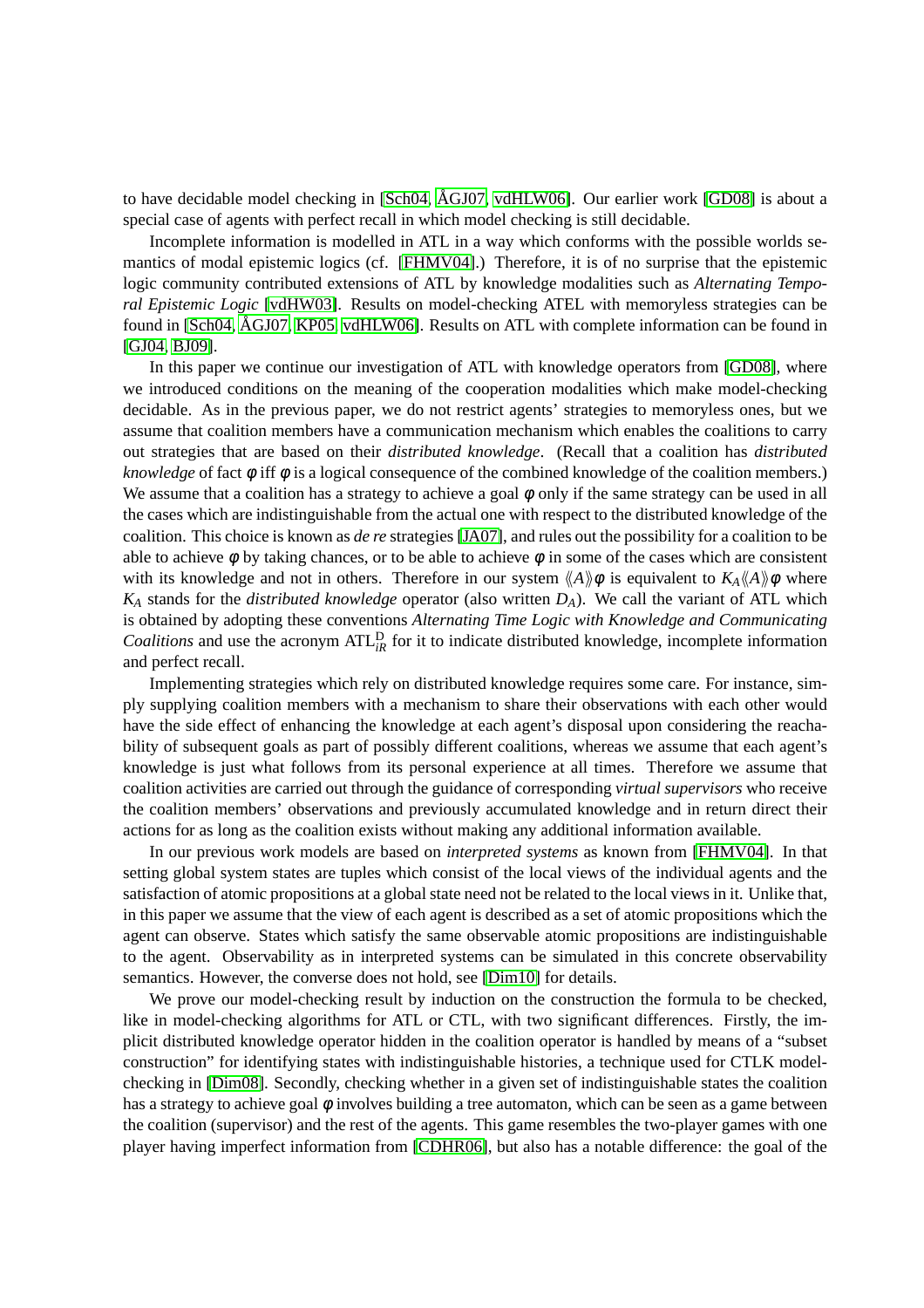player with imperfect information is *not fully observable*. Such a goal can be achieved *at different times* along different yet indistinguishable runs. Therefore, we have a bookkeeping mechanism for the time of achieving the goal along each run.

The tree automata we use employ only "occurrence" accepting conditions: the set of states occurring along each run of the tree is required to belong to some given set of sets of states. No Muller conditions, i.e., no restrictions on the set of states occurring *infinitely often*, are involved.

The model-checking algorithm proceeds by constructing *refinements* of the given game arena Γ, unlike in CTL and ATL model-checking where the only modifications of the given arena are the insertion of new propositional variables (corresponding to subformulas of the formula to model-check). This refinement enables telling apart classes of histories which are indistinguishable to coalition members. It involves splitting states by means of a subset construction. The technique is known from model-checking epistemic extensions of CTL or LTL with perfect recall.

The setting and techniques presented here are different from those in our previous work [\[GD08\]](#page-14-6). In [\[GD08\]](#page-14-6), the knowledge modalities are required to have only argument formulas from the past subset of *LTL*. ATL<sup>D</sup><sub>*iR*</sub> has only future operators. Past *LTL* operators can be added to ATL<sup>D</sup><sub>*iR*</sub> in the usual way. Also, the model-checking algorithm for  $ATL_{iR}^{D}$  is based on tree-automata and not on the syntactical transformation of past formulas as in [\[GD08\]](#page-14-6).

Let us also note the difference between our work and the work on ATEL: the approach proposed in ATEL is to consider that strategies are defined on *sequences of states*, which is a *perfect observability* approach. Hence, a formula of the form  $\langle Alice \rangle \phi$ , saying that *Alice* has a strategy to ensure  $\phi$  in a given state, refers to the situation in which *Alice* would be able to ensure φ if she had complete information about the system state. As in general agents do not have complete information, ATEL proposes then to use knowledge operators as a means to model imperfect information. The idea is to use formulas of the form  $K_{Alice} \& Alice \phi$  to specify the fact that *Alice* knows that she can enforce  $\phi$  in the current state.

Unfortunately, this does not solve the *unfeasible strategies* problem, studied in [\[GJ04\]](#page-14-10). Namely, the knowledge operator in formula  $K_{Alice} \& Alice \& \phi$  does not give *Alice* the ability to know what action she has to apply in the current state. This is because the knowledge operator only gives evidence about the fact that *strategies exist, in all identically observable states, to ensure* φ, but different strategies may exist in identically observable states, and hence *Alice* might not be able to know what strategy she is to apply after some sequence of observations.

Another argument against the possibility to encode the setting from e.g. [\[Sch04\]](#page-14-3) into the ATEL setting from [\[vdHW03\]](#page-14-8) refers to the difficulty of giving a fixpoint definition to the operators involving  $\langle Alice \rangle$ . The reason is that, for formulas of the form  $\langle A \rangle \rangle \diamond \phi$ , it is possible that  $\phi$  becomes satisfied at different times along different yet indistinguishable runs. Hence, despite that *Alice* can enforce φ by means of a fixed strategy, she might be unable to tell when  $\phi$  happens. At best, in case every global state has only finitely many successors, *Alice* would eventually be able to tell that φ *must have been achieved*. This observation is related with the bookkeeping mechanism used in Subsection [4.2](#page-8-0) here, in the association of a tree automaton with each subformula of the form  $\langle A \rangle \phi_1 \mathcal{U} \phi_2$ .

In conclusion, we believe that there is little hope to encode the imperfect information setting studied here within the ATEL framework from [\[vdHW03,](#page-14-8) [GJ04\]](#page-14-10).

*Structure of the paper* The next section recalls some basic notions and notations used throughout the paper, including the tree automata that are used in the model-checking algorithm. Section [3](#page-3-0) presents the syntax and semantics of ATL<sup>D</sup><sub>iR</sub>. Section [4](#page-6-0) gives the constructions involved in the model-checking algorithm: the subset construction for identifying indistinguishable histories, and then the tree automata for handling formulas of the forms  $\langle A \rangle p_1 W p_2$  and  $\langle A \rangle p_1 U p_2$ , respectively. We conclude by a summary of our result, discussion and topics of further work.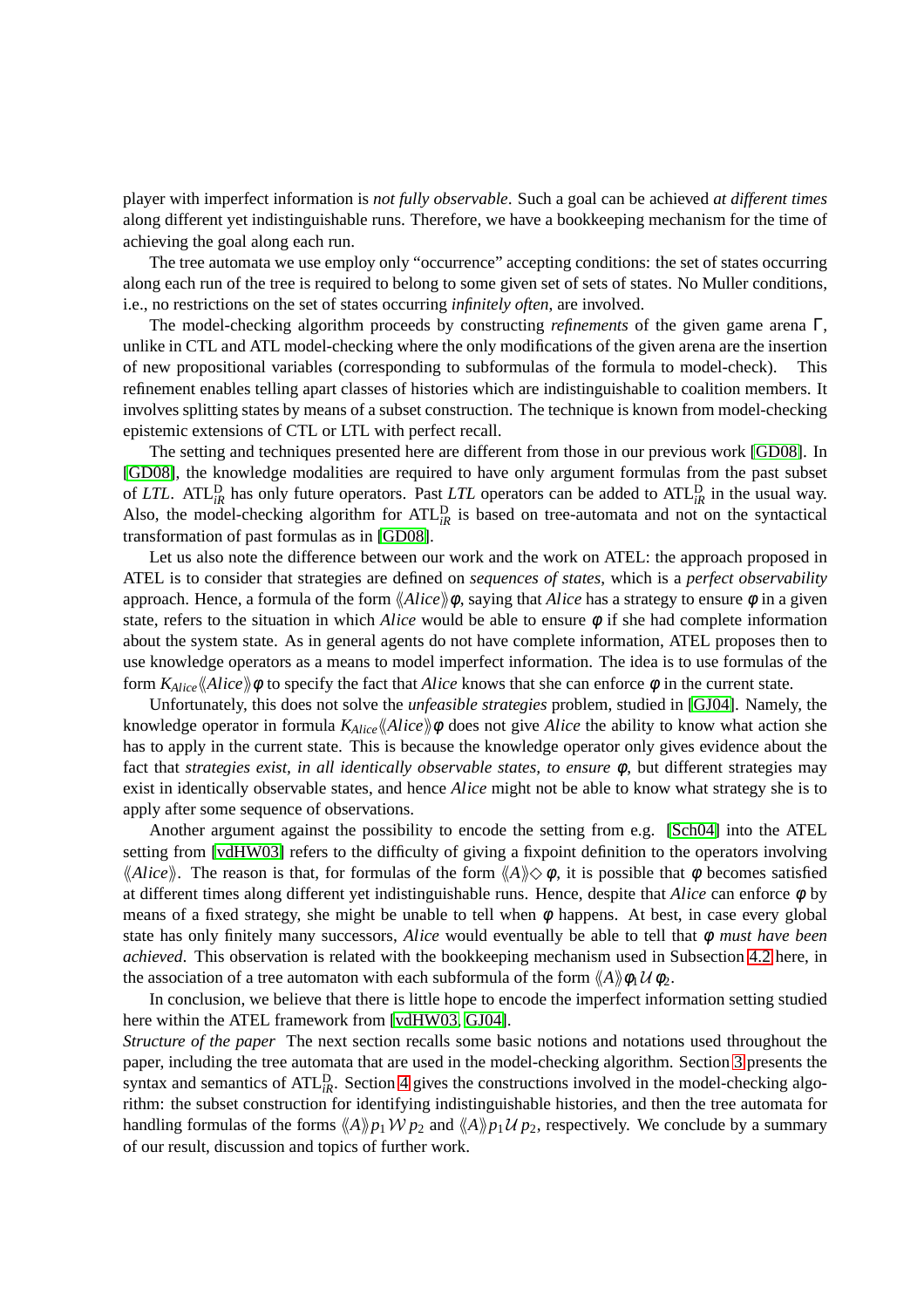### **2 Preliminaries**

Given a set  $A$ ,  $A^*$  stands for the set of finite sequences over  $A$ . The empty sequence is denoted by  $\varepsilon$ . The prefix order between sequences is denoted by  $\leq$  and the concatenation of sequences by  $\cdot$ . The *direct product* of a family of sets  $(X_a)_{a \in A}$  is denoted by  $\prod_{a \in A} X_a$ . An element *x* of  $\prod_{a \in A} X_a$  will be written in the form  $x = (x_a)_{a \in A}$ , where  $x_a \in X_a$  for all  $a \in A$ . If  $B \subseteq A$ , then  $x|_B = (x_b)_{b \in B}$  stands for the *restriction* of x to *B*. If the index set *A* is a set of natural numbers and  $n \in A$ , then  $x|_n$  stands for  $x|_{\{n\}}$ . The *support* supp(*f*) of a partial function  $f : A \to B$  is the subset of elements of *A* on which the function is defined.

Given a set of symbols  $\Delta$ , a  $\Delta$ -*labeled tree* is a partial function  $t : \mathbb{N}^* \rightarrow \Delta$  such that

- 1.  $\varepsilon \in \text{supp}(t)$ .
- 2. The support of *t* is prefix-closed: if  $x \in \text{supp}(t)$  and  $y \leq x$ , then  $y \in \text{supp}(t)$ .
- 3. Trees are "full": if  $xi \in \text{supp}(t)$ , then  $xi \in \text{supp}(t)$  for all  $j \leq i$  too.
- 4. All tree branches are infinite: If  $x \in \text{supp}(t)$  then  $x0 \in \text{supp}(t)$  too.

Elements of supp(*t*) are called *nodes* of *t*. A *path* in *t* is an infinite sequence of nodes  $\pi = (x_k)_{k>0}$  such that for all k,  $x_{k+1}$  is an *immediate* successor of  $x_k$ , i.e.  $x_{k+1} = x_k l$  for some  $l \in \mathbb{N}$ . Path  $(x_k)_{k \geq 0}$  is *initialized* if  $x_0$  is the tree root  $\varepsilon$ . We denote the set of labels on the path  $\pi$ , that is,  $\{t(x_k) | k \ge 0\}$ , by  $t(\pi)$ .

Below we use tree automata  $A = (Q, \Sigma, \delta, Q_0, \mathcal{F})$  in which *Q* is the set of *states*,  $\Sigma$  is the *alphabet*,  $Q_0 \subseteq Q$  is the set of the *initial* states,  $\delta \subseteq Q \times \Sigma \times (2^Q \setminus \emptyset)$  is the *transition relation* and the acceptance condition  $\mathcal F$  is a subset of  $2^{\mathcal Q}$ .

Tree automata accept *Q* × Σ-labelled trees. A tree *t* : N<sup>\*</sup> → *Q* × Σ represents an *accepting run* in *A* iff:

- 1.  $t(\varepsilon) \in Q_0 \times \Sigma$ .
- 2. If  $x \in \text{supp}(t)$ , then  $t(xi) \big|_{Q} \neq t(xj) \big|_{Q}$  whenever  $i \neq j$ , and  $(t(x) \big|_{Q}, t(x) \big|_{\Sigma}, \{t(xi) \big|_{Q} | xi \in \text{supp}(t)\}) \in \delta$ .
- 3.  $t(\pi)\Big|_{Q} \in \mathcal{F}$  for all *initialized* paths  $\pi \subseteq \text{supp}(t)$ .

Note that we only consider automata with "occurrence" accepting conditions: an initialized path is accepting if the set of states *occurring* on the path is a member of  $F$ , even if some of these states occur only finitely many times.

**Theorem 1 ([\[Tho97\]](#page-14-16))** *The emptiness problem for tree automata with "occurrence" accepting conditions, i.e., the problem of checking whether, given a tree automaton* A*, there exists an accepting run in* A*, is decidable.*

# <span id="page-3-0"></span>**3 Syntax and semantics of ATL<sup>D</sup>** *iR*

Throughout this paper we fix a non-empty finite set *Ag* of *agents* and, for each *a* ∈ *Ag*, a set of *atomic propositions Prop<sub>a</sub>*, which are assumed to be observable to *a*. Given  $A \subseteq Ag$ , we write *Prop<sub>A</sub>* for ⋃*a*∈*<sup>A</sup> Propa*. We abbreviate *PropAg* to *Prop*.

### **3.1 Game arenas**

**Definition 2** *A* game arena *is a tuple*  $\Gamma = (Ag, Q, (C_a)_{a \in Ag}, \delta, Q_0, (Prop_a)_{a \in Ag}, \lambda)$ *, where* 

- *Ag and Propa, a* ∈ *Ag, are as above.*
- *Q is a set of* states*,*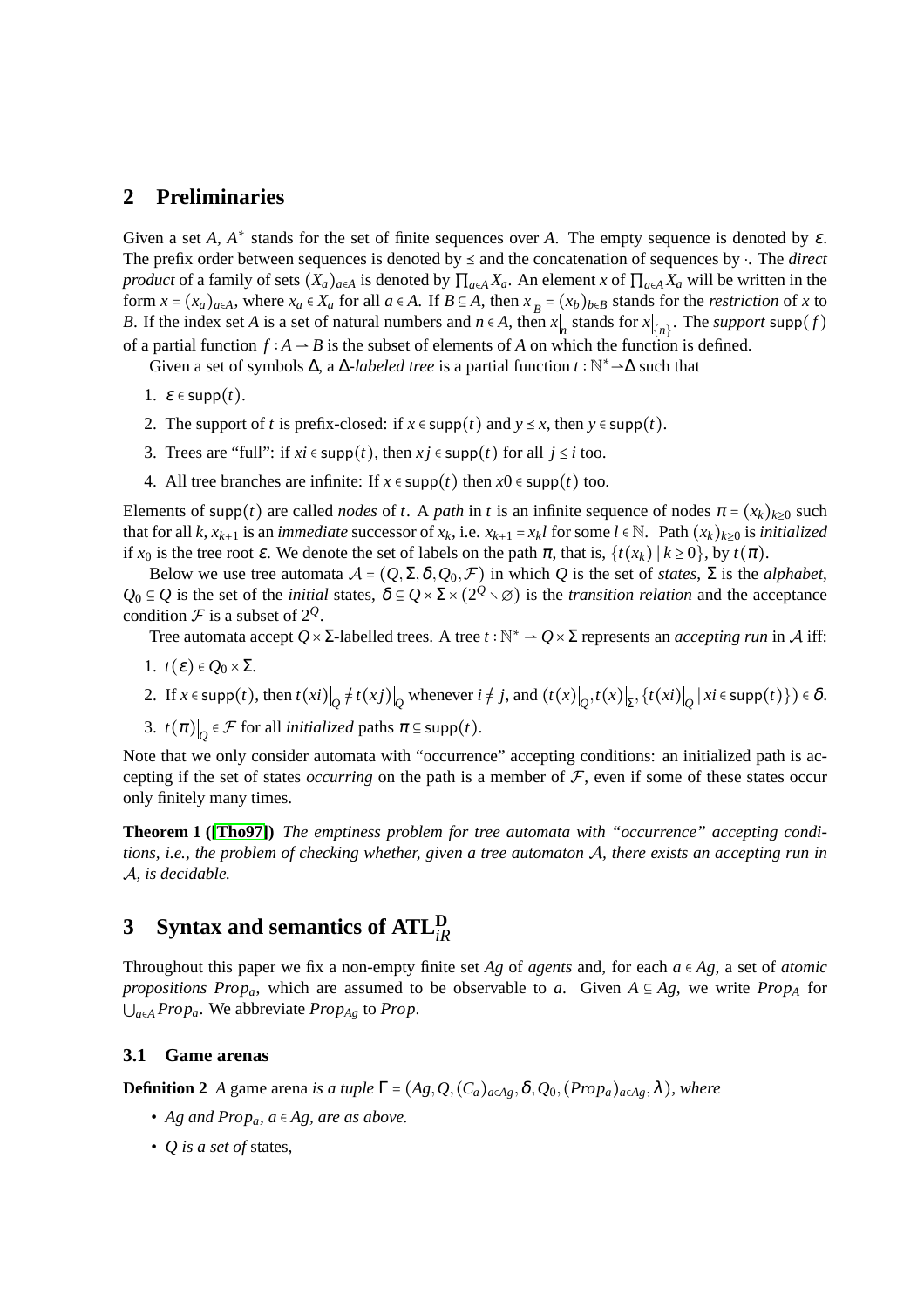- $C_a$  *is a finite sets of* actions *available to agent a. We write*  $C_A$  *for*  $\prod_{a \in A} C_a$  *and*  $C$  *for*  $C_{Ag}$ *.*
- $Q_0 \subseteq Q$  *is the set of initial states.*
- $\lambda$  :  $Q \rightarrow 2^{Prop}$  *is the* state-labeling function.
- *•*  $\delta$  *∶ Q* × *C* → (2<sup>*Q*</sup>  $\times$  ⊘) *is the* transition relation.

An element  $c \in C$  will be called an *action tuple*. We write  $q \stackrel{c}{\rightarrow} r$  for *transitions*  $(q, c, r) \in \delta$ . We define  $\lambda_A: Q \to 2^{Prop_A}$ ,  $A \subseteq Ag$ , by putting  $\lambda_A(q) = \lambda(q) \cap Prop_A$ . We assume that  $\lambda$  and  $\lambda_A$  are defined on subsets *S* of *Q* by putting  $\lambda(S) = \bigcup_{q \in S} \lambda(q)$  for  $\lambda$ , and similarly for  $\lambda_A$ .

Given an arena Γ, a *run*  $\rho$  is a sequence of transitions  $q'_i \stackrel{c_i}{\to} q''_i$  such that  $q'_{i+1} = q''_i$  for all *i*. We write  $\rho = (q_{i-1} \xrightarrow{c_i} q_i)_{1 \le i \le n}$ , resp.  $\rho = (q_{i-1} \xrightarrow{c_i} q_i)_{i \ge 1}$  for finite, resp. infinite runs. The *length* of  $\rho$ , denoted  $|\rho|$ , is the number of its transitions. This is  $\infty$  for infinite runs. A run  $\rho = q_0 \xrightarrow{c_1} q_1 \xrightarrow{c_2} \dots$  is *initialized* if  $q_0 \in Q_0$ . Runs<sup>f</sup>(Γ) denotes the set of initialized finite runs and Runs<sup>ω</sup>(Γ) denotes the set of initialized infinite runs of Γ.

Given a run  $\rho = q_0 \xrightarrow{c_1} q_1 \xrightarrow{c_2} \dots$ , we denote  $q_i$  by  $\rho[i], i = 0, \dots, |\rho|$ , and  $c_{i+1}$  by  $act(\rho, i), i = 0, \dots, |\rho| -$ 1. We write  $\rho$ [0..*i*] for the *prefix*  $q_0 \xrightarrow{c_1} q_1 \xrightarrow{c_1} \dots \xrightarrow{c_i} q_i$  of  $\rho$  of length *i*.

A *coalition* is a subset of *Ag*. Given a coalition *A*, *S* ⊆ *Q*, *c<sub>A</sub>* ∈ *C<sub>A</sub>*, and *Z* ⊆ *Prop<sub>A</sub>*, the following set denotes the *outcome of c<sup>A</sup> from S, labeled with Z*:

$$
out(S, c_A, Z) = \{s' \in Q \mid (\exists s \in S, \exists c' \in C)c'\big|_A = c_A, s \xrightarrow{c'} s' \in \delta \text{ and } \lambda_A(s') = Z\}
$$

whereas those from  $Prop_A \setminus Z$  are false.

Runs  $\rho$  and  $\rho'$  are *indistinguishable (observationally equivalent)* to coalition *A*, denoted  $\rho \sim_A \rho'$ , if  $|\rho| = |\rho'|$ ,  $act(\rho, i)|_A = act(\rho', i)|_A$  for all  $i < |\rho|$ , and  $\lambda_A(\rho[i]) = \lambda_A(\rho'[i])$  for all  $i \le |\rho|$ .

**Definition 3** *A* strategy *for a coalition A is any mapping*  $\sigma$  :  $(2^{Prop_A})^*$  →  $C_A$ *.* 

We write  $\Sigma(A,\Gamma)$  for the set of all strategies of coalition *A* in game arena  $\Gamma$ .

Note that, instead of describing strategies for coalitions as tuples of strategies for their individual members with every member choosing its actions using just its own view of the past, we assume a *joint* strategy in which the actions of every coalition member depend on the combined view of the past of all the members. We may therefore assume that the coalition is guided by a supervisor who receives the members' view of the current state, and, in return, advices every coalition member of its next action. The supervisor sends no other information. We refer the reader to a short discussion in the last section, on this supervisor interpretation of joint strategies.

Finite sequences of subsets of *Prop<sup>A</sup>* will be called *A-histories*.

Strategy  $\sigma$  for coalition *A* is *compatible* with a run  $\rho = q_0 \xrightarrow{c_1} q_1 \xrightarrow{c_2} \dots$  if

$$
\sigma(\lambda_A(\rho[0])\cdots\lambda_A(\rho[i])) = c_{i+1}|_A
$$

for all *i* ≤ ∣ρ∣. Obviously if <sup>σ</sup> is compatible with run <sup>ρ</sup> then it is compatible with any run that is indistinguishable from ρ to *A*.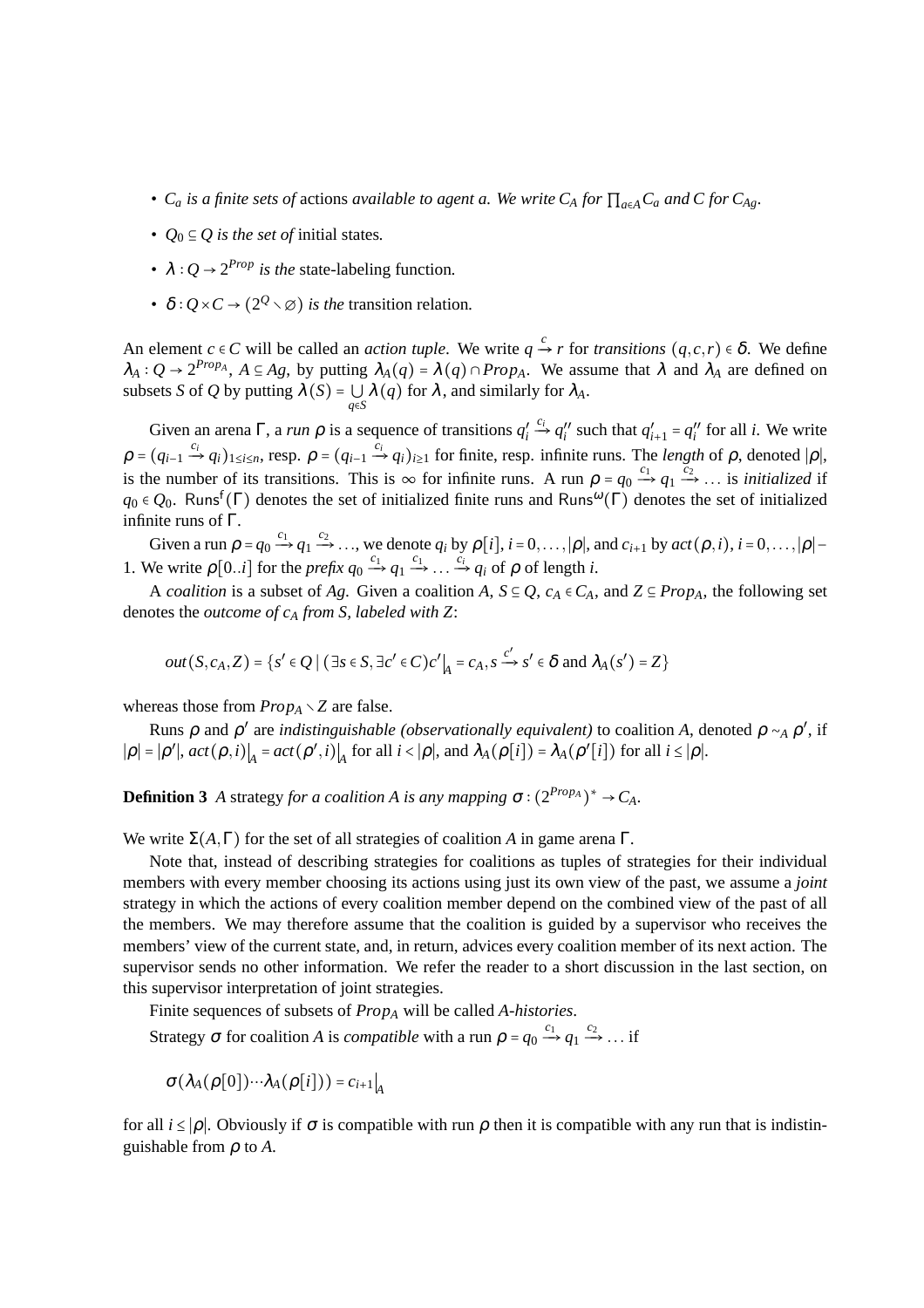## **3.2 ATL<sup>D</sup>** *iR* **defined**

The syntax of  $ATL_{iR}^{D}$  formulas  $\phi$  can be defined by the grammar

$$
\phi ::= p | \phi \wedge \phi | \neg \phi | \langle\!\langle A \rangle\!\rangle \bigcirc \phi | \langle\!\langle A \rangle\!\rangle \phi \mathcal{U} \phi | \langle\!\langle A \rangle\!\rangle \phi_1 \mathcal{W} \phi_2 | K_A \phi
$$

where *p* ranges over the set *Prop* of atomic propositions, and *A* ranges over the set of subsets of *Ag*.

Below it becomes clear that admitting  $W$  as a basic temporal connective allows us to introduce all the remaining combinations of  $\langle A \rangle$  and its dual  $\|A\|$  and the temporal connectives as syntactic sugar (see [\[BJ09,](#page-14-11) [LMO08\]](#page-14-17) for more details). Satisfaction of ATL<sup>D</sup><sub>*iR*</sub> formulas is defined with respect to a given arena  $\Gamma$ , a run  $\rho \in \text{Runs}^{\omega}(\Gamma)$  and a position *i* in  $\rho$  by the clauses:

- $(\Gamma, \rho, i) \models p$  if  $p \in \lambda(\rho[i])$ .
- $(\Gamma, \rho, i) \models \phi_1 \land \phi_2$ , if  $(\Gamma, \rho, i) \models \phi_1$  and  $(\Gamma, \rho, i) \models \phi_2$ .
- $(\Gamma, \rho, i) \models \neg \phi$  if  $(\Gamma, \rho, i) \not\models \phi$ .
- $(\Gamma, \rho, i) = \langle A \rangle \circ \phi$  if there exists a strategy  $\sigma \in \Sigma(A, \Gamma)$  such that  $(\Gamma, \rho', i+1) \models \phi$  for all runs  $\rho' \in \text{Runs}^{\omega}(\Gamma)$  which are compatible with  $\sigma$  and satisfy  $\rho'[0..i] \sim_A \rho[0..i]$ .
- $(\Gamma, \rho, i) \models \langle A \rangle \phi_1 U \phi_2$  iff there exists a strategy  $\sigma \in \Sigma(A, \Gamma)$  such that for every run  $\rho' \in \text{Runs}^{\omega}(\Gamma)$ which is compatible with  $\sigma$  and satisfies  $\rho' [0..i] \sim_A \rho [0..i]$  there exists  $j \ge i$  such that  $(\Gamma, \rho', j) \models \phi_2$ and  $(\Gamma, \rho', k) \models \phi_1$  for all  $k = i, \dots, j - 1$ .
- $(\Gamma, \rho, i) \models \langle A \rangle \phi_1 \mathcal{W} \phi_2$  iff there exists a strategy  $\sigma \in \Sigma(A, \Gamma)$  such that for every run  $\rho' \in \text{Runs}^{\omega}(\Gamma)$ which is compatible with  $\sigma$  and satisfies  $\rho' [0..i] \sim_A \rho [0..i]$  one of the two situations occur:
	- 1. Either there exists  $j \ge i$  such that  $(\Gamma, \rho', j) \models \phi_2$  and  $(\Gamma, \rho', k) \models \phi_1$  for all  $k = i, \ldots, j-1$ . 2. Or  $(\Gamma, \rho', k) \models \phi_1$  for all  $k \geq i$ .
- $(\Gamma, \rho, i) \models K_A \phi$  iff  $(\Gamma, \rho', i) \models \phi$ , for all runs  $\rho' \in \text{Runs}^{\omega}(\Gamma)$  which satisfy  $\rho'[0..i] \sim_A \rho[0..i]$ .

The rest of the combinations between the temporal connectives and the cooperation modalities  $\langle A \rangle$ and  $A$  are defined as follows:

| $P_A \phi = \neg K_A \neg \phi$                                                                                                             | $\llbracket A \rrbracket \bigcirc \phi = \neg \langle \langle A \rangle \rangle \bigcirc \neg \phi$                                          |
|---------------------------------------------------------------------------------------------------------------------------------------------|----------------------------------------------------------------------------------------------------------------------------------------------|
| $\llbracket A \rrbracket \phi \mathcal{U} \psi = \neg \langle \langle A \rangle \rangle (\neg \psi \mathcal{W} \neg \psi \wedge \neg \phi)$ | $\llbracket A \rrbracket \phi \mathcal{W} \psi = - \langle \langle A \rangle \rangle \big( - \psi \mathcal{U} - \psi \wedge - \varphi \big)$ |
| $\langle A \rangle \diamond \phi = \langle A \rangle$ trueU $\phi$                                                                          | $\langle A \rangle \Box \phi = \langle A \rangle \phi \mathcal{W}$ false                                                                     |
| $\llbracket A \rrbracket \diamondsuit \phi = \llbracket A \rrbracket true \mathcal{U} \phi$                                                 | $\llbracket A \rrbracket \Box \phi = \llbracket A \rrbracket \phi \mathcal{W}$ false                                                         |

<span id="page-5-0"></span>A formula  $\phi$  is *valid in a game arena*  $\Gamma$ , written  $\Gamma \models \phi$ , if  $(\Gamma, \rho, 0) \models \phi$  for all  $\rho \in \text{Runs}^{\omega}(\Gamma)$ . The *model-checking problem* for ATL<sup>D</sup><sub>*iR*</sub> is to decide whether  $\Gamma \models \phi$  for a given formula  $\phi$  and arena  $\Gamma$ .

**Example 4** *Alice and Bob, married, work in the same company. When they arrive at work, they are assigned (by some non-modeled agent) one of the tasks x or y. These tasks need different periods of time to be executed: tx time units for x and ty time units for y, where tx* < *ty. The assignment is always such that task y cannot be assigned to both Alice and Bob. After they finished executing their task, Alice and Bob have two objectives: (1) to pick their child from the nursery, and (2) to do the shopping. The supermarket closes early, so the one who does the longest task cannot do the shopping. So Alice and Bob need to exchange information about their assigned task in order to fix who's to do the shopping and who's to pick the child from the nursery.*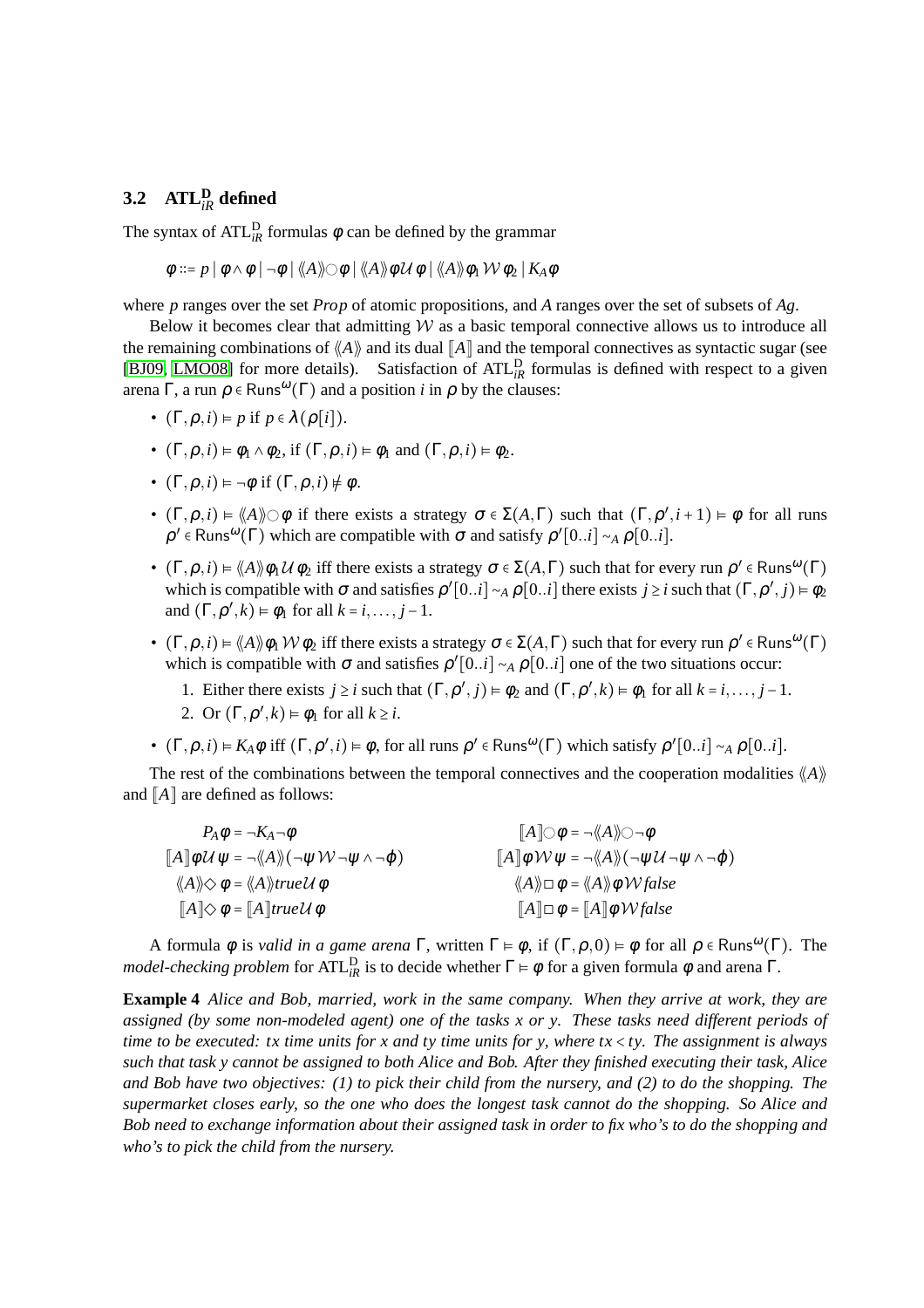*Figure [1](#page-7-0) pictures the game arena representing this system. The actions Alice and Bob can do are: g for going at work, e for working on their task, tc for taking the child, ds for doing the shopping, and i for idling. The atomic proposition xx denotes the assignment of task x to both Alice and Bob, xy denotes assignment of task x to Alice and task y to Bob, and yx denotes assignment of task y to Alice and task x* to Bob. All these atomic propositions are not observable by the two agents. The atomic propositions  $x_a$ *and*  $y_a$  *are observed only by Alice, and the atomic propositions*  $x_b$  *and*  $y_b$  *are observed only by Bob. All these four atoms denote the fact that the respective person has to execute task x or y. Furthermore, the atomic propositions tx<sup>a</sup> and ty<sup>a</sup> which are observed only by Alice, and tx<sup>b</sup> and tyb, which are observed only by Bob, denote the fact that the respective person has been working for tx or ty time units. The atomic propositions c, s, can be observed by both Alice and Bob and denote the fact that the child was picked from the nursery, and, respectively, that the fridge is full with food from the supermarket. An arc labeled by two vectors of actions, e.g.* (*tc*,*ds*) (*ds*,*tc*)*, denotes two arcs with the same origin and the same destination, each one of them labeled by one of the vectors.*

*We suppose that the game arena contains a* sink state *which is the output of all the transitions not pictured in Figure [1](#page-7-0) (for instance, both agents idling in state q*<sup>6</sup> *brings the sistem to the sink state). Also, we suppose that all the states except for the sink state are labeled by some atomic proposition valid visible to Alice.*

*An interesting property for this system is that Alice and Bob can form a coalition in order to pick their child and do their shopping (if we ignore the sink state)– that is, the following formula is true:*

 $\phi = \langle \langle \{Alice, Bob \} \rangle \rangle$  (*valid U c*  $\land$  *s*)

*Note that Alice and Bob need a strategy which must include some communication during its execution, which would help each of them to know who is assigned which task during the day, and hence who cannot do the shopping. Note also that the model incorporates some timing information, such that the two agents need a strategy with perfect recall in order to reach their goal: after working tx time units both Alice and Bob must use their observable past to remember if they have finished working. Finally, note that, if we consider that strategies for coalitions are tuples of strategies for individual members, as in [\[AHK98,](#page-14-1) [Sch04\]](#page-14-3) then the formula* φ *is false: whatever decision Alice and Bob take together, in the morning, about who is to pick the child, who is to do shopping, and in what observable circumstances (but without exchanging any information), can be countered by the task assignment, which would bring Alice and Bob at the end of the day either with an empty fridge or the child spending his night at the nursery.*

# <span id="page-6-0"></span>**4 Model-checking ATL<sup>D</sup>** *iR*

The model-checking procedure for ATL<sup>D</sup><sub>iR</sub> builds on model checking techniques for CTL with knowledge modalities and ATL with complete information. It works by recursion on the construction of formulas. Given a formula  $\phi$  with a cooperation modality as the main connective, the procedure involves refining the given arena Γ to an arena  $\hat{\Gamma}$  in which the state space can be partitioned into states which satisfy  $\phi$  and states which do not.

The idea is to have, after the splitting, an equivalence relation  $\equiv_A$  on the states of the resulting game arena  $\hat{\Gamma}$ , such that  $\hat{q}_1 \equiv_A \hat{q}_2$  iff  $\hat{q}_1$  and  $\hat{q}_2$  are reachable through the same histories, as seen by *A*.

The construction of the refined state space is inspired by the usual construction of a game with perfect information for solving two-player games with one player having imperfect information, see [\[CDHR06\]](#page-14-15). However the construction is more involved, because, contrary to [\[CDHR06\]](#page-14-15) the objectives here may not be observable by the coalition.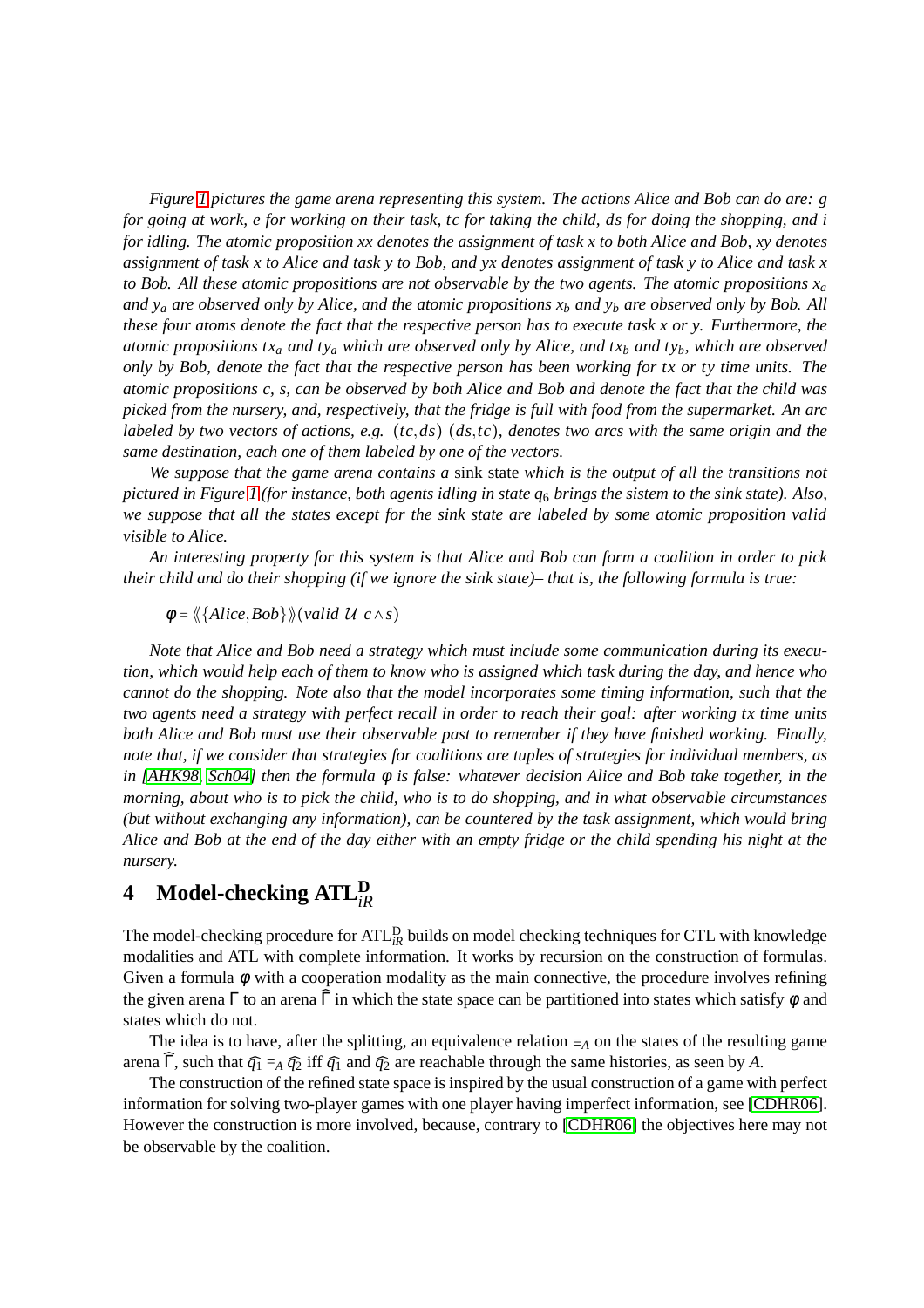

<span id="page-7-0"></span>Figure 1: A game arena for Example [4](#page-5-0)

### <span id="page-7-5"></span>**4.1 The state-splitting construction.**

Given a game arena  $\Gamma = (Ag, Q, (C_a)_{a \in Ag}, \delta, Q_0, (Prop_a)_{a \in Ag}, \lambda)$  and a coalition *A*, we construct a new game arena  $\widehat{\Gamma_A} = (Ag, \widehat{Q}, (C_a)_{a \in Ag}, \widehat{\delta}, \widehat{Q_0}, (Prop_a)_{a \in Ag}, \widehat{\lambda})$ , as follows:

- $\widehat{Q} = \{ (q, S) | S \subseteq Q, q \in S \text{ and for all } s \in S, \lambda_A(s) = \lambda_A(q) \};$
- $\widehat{Q_0} = \{ (q_0, S_0) \mid q_0 \in Q_0 \text{ and } S_0 = \{ s \in Q_0 \mid \lambda_A(s) = \lambda_A(q_0) \} \};$
- $\widehat{\lambda}(q, S) = \lambda(q)$  for all  $(q, S) \in \widehat{Q}$ .
- $(q, S) \xrightarrow{c} (q', S') \in \widehat{\delta}$  if and only if the following properties hold:

$$
-(q, S), (q', S') \in \widehat{Q} \text{ and } c \in C; \n- q \xrightarrow{c} q' \in \delta; \n- S' = out(S, c|_{A}, \lambda_{A}(q')).
$$

The intended equivalence on states is then the following:  $\widehat{q} \equiv_A \widehat{q'}$  if and only if there exists  $S \subseteq Q$  with  $\widehat{q}$  =  $(q, S)$  and  $\widehat{q'}$  =  $(q', S)$ .

Every run  $\rho \in \text{Runs}^{\omega}(\Gamma)$ ,  $\rho = (q_{i-1} \stackrel{c_i}{\rightarrow} q_i)_{i \geq 1}$ , has a unique corresponding run  $\widehat{\rho} \in \text{Runs}^{\omega}(\widehat{\Gamma_A})$ ,  $\widehat{\rho} =$  $((q_{i-1}, S_{i-1}) \xrightarrow{c_i} (q_i, S_i))_{i \geq 1}$ . This is because  $q_0$  unambiguously determines  $S_0$  and, recursively,  $S_{i-1}$ uniquely determines  $S_i$ , for any  $i \ge 1$ . The converse holds too, that is, to each run  $\overline{\rho} = ((q_{i-1}, S_{i-1}) \stackrel{c_i}{\rightarrow}$  $(q_i, S_i)$ <sub>i</sub> $\geq 1$  in Runs<sup>ω</sup>( $\widehat{\Gamma_A}$ ), corresponds a unique run  $\rho = (q_{i-1} \stackrel{c_i}{\rightarrow} q_i)_{i \geq 1}$  such that  $\widehat{\rho} = \overline{\rho}$ . Furthemore, every strategy for *A* in  $\Gamma$  is also a strategy for *A* in  $\widehat{\Gamma_A}$ .

<span id="page-7-2"></span><span id="page-7-1"></span>**Proposition 5** *1. If*  $\rho$  *and*  $\rho'$  *are runs in*  $\Gamma$  *of the same length, then*  $\rho \sim_A \rho'$  *iff*  $\widehat{\rho} \sim_A \widehat{\rho'}$ *.* 

- <span id="page-7-4"></span>2. If  $B \subseteq Ag$ ,  $\sigma \in \Sigma(B,\Gamma) = \Sigma(B,\widehat{\Gamma_A})$ , and  $\rho \in \text{Runs}^{\omega}(\Gamma)$ , then  $\sigma$  *is compatible with*  $\rho$  *iff*  $\sigma$  *is compatible with*  $\hat{\rho}$ *.*
- <span id="page-7-3"></span>*3. If*  $\rho \in \text{Runs}^{\omega}(\Gamma)$ ,  $p \in \text{Prop}$  and  $i \geq 0$ , then  $(\Gamma, \rho, i) \models K_A p$  *is equivalent to both*  $(\widehat{\Gamma}, \widehat{\rho}, i) \models K_A p$ , and *to*  $p \in \lambda(s)$  *for all s in the second component of*  $\widehat{\rho}[i]$ *.*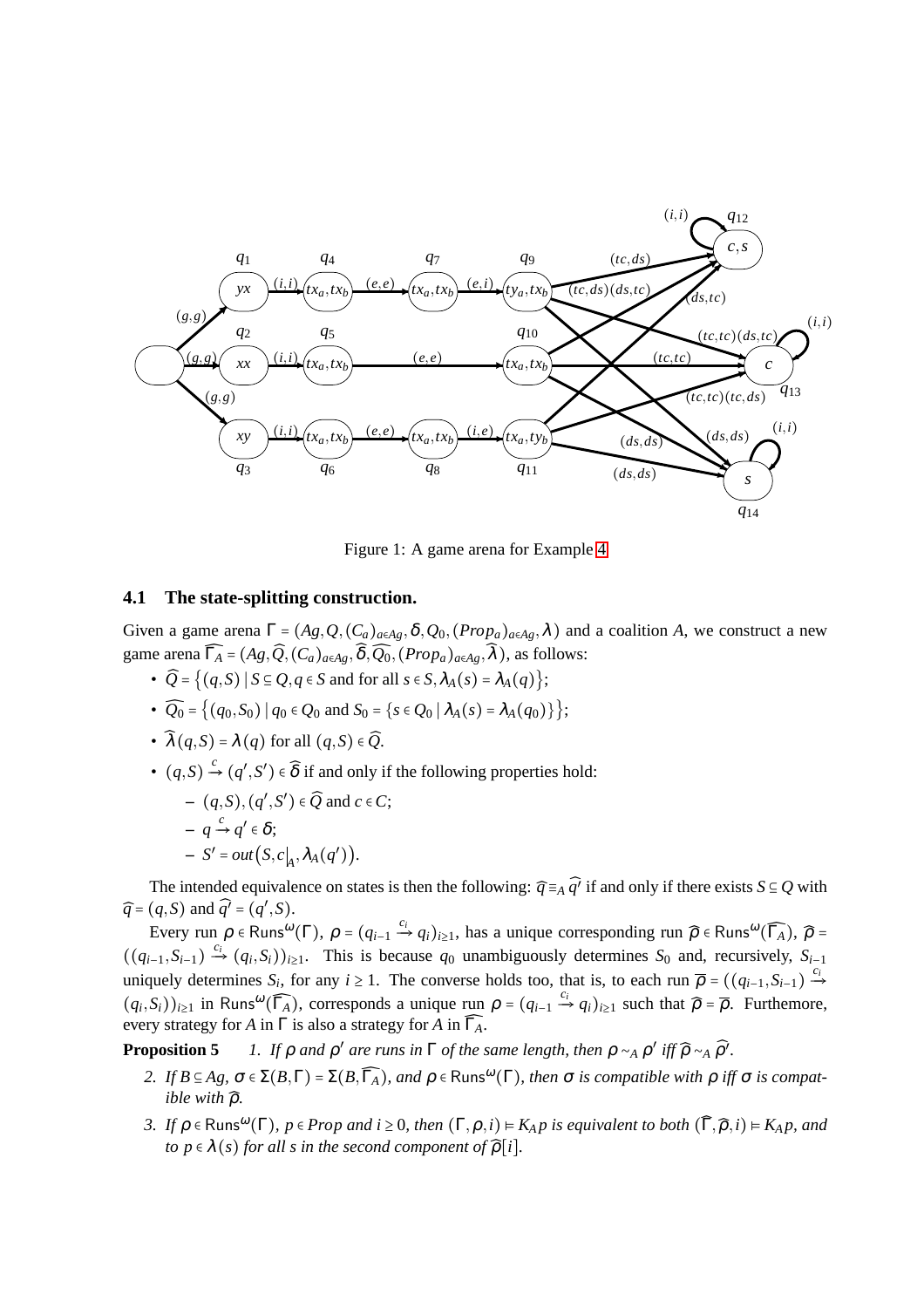<span id="page-8-1"></span> $4.$  *If*  $\rho \in \text{Runs}^{\omega}(\Gamma)$ ,  $\phi$  *is an arbitrary ATL<sup>D</sup><sub>iR</sub> formula and i*  $\geq 0$ *, then* 

$$
(\Gamma, \rho, i) \vDash \phi \text{ iff } (\widehat{\Gamma_A}, \widehat{\rho}, i) \vDash \phi
$$

*Proof:* [\(1\)](#page-7-1), [\(2\)](#page-7-2) and [\(3\)](#page-7-3) follow directly from definition. [\(4\)](#page-8-1) is proved by structural induction on  $\phi$ . For example,

- if  $\phi = K_B \psi$ , for some  $B \subseteq Ag$ , then  $(\widehat{\Gamma_A}, \widehat{\rho}, 0) \models \phi$  iff  $(\widehat{\Gamma_A}, \widehat{\rho'}, 0) \models \psi$  for all  $\widehat{\rho'} \in \text{Runs}^{\omega}(\widehat{\Gamma_A})$  such that  $\lambda_B(\widehat{\rho}'[0]) = \lambda_B(\widehat{\rho}[0])$ . By the induction hypothesis, this is equivalent to  $(\Gamma, \rho', 0) \models \psi$  for all  $\rho' \in \text{Runs}^{\omega}(\Gamma)$  such that  $\lambda_B(\rho'[0]) = \lambda_B(\rho[0])$ . The latter is equivalent to  $(\Gamma, \rho, 0) \models \phi$ .
- if  $\phi = \langle \langle B \rangle \rangle \psi_1 \mathcal{U} \psi_2$ , for some  $B \subseteq Ag$ , then  $(\widehat{\Gamma_A}, \widehat{\rho}, i) \models \phi$  iff there exists a strategy  $\sigma \in \Sigma(B, \widehat{\Gamma})$  such that for every run  $\widehat{\rho}$ <sup>*'*</sup> ∈ Runs<sup>ω</sup>( $\widehat{\Gamma}$ ) which is compatible with  $\sigma$  and satisfies  $\widehat{\rho}$ <sup>*'*[0..*i*]  $\sim$   $\lambda$   $\widehat{\rho}$ [0..*i*] there</sup> exists *j* ≥ *i* such that  $(\widehat{\Gamma}, \widehat{\rho'}, j) = \psi_2$  and  $(\widehat{\Gamma}, \widehat{\rho'}, k) = \psi_1$  for all  $k = i, ..., j-1$ . Let  $\rho'' \in \text{Runs}^{\omega}(\Gamma)$  be a run compatible with  $\sigma$  such that  $\rho''[0..i] \sim_A \rho[0..i]$ . We have that  $\widehat{\rho''}[0..i] \sim_A \rho[0..i] \sim_A \widehat{\rho}[0..i]$ and by [\(2\)](#page-7-2),  $\widehat{\rho}''$  is compatible with  $\sigma$ . Consequently, there exists  $j \ge i$  such that  $(\widehat{\Gamma}, \widehat{\rho''}, j) \models \psi_2$  and  $(\widehat{\Gamma}, \widehat{\rho''}, k) \models \psi_1$  for all  $k = i, ..., j - 1$ . By the induction hypothesis, we obtain that  $(\Gamma, \rho'', j) \models \psi_2$ and  $(\Gamma, \rho'', k) \models \psi_1$  for all  $k = i, \ldots, j - 1$  which implies  $(\Gamma, \rho, i) \models \phi$ . For the other implication we can proceed in a similar manner.

⊣

**Remark 6** *Item [\(3\)](#page-7-3) from Proposition [5](#page-7-4) gives the state partitioning procedure for knowledge operators: we may partition the state space of* Γ̂*<sup>A</sup> as Q*̂= *Q*̂*K<sup>A</sup> <sup>p</sup>* ∪*Q*̂¬*K<sup>A</sup> <sup>p</sup> , where*

<span id="page-8-3"></span>
$$
\widehat{Q}^{K_A p} = \{ (q, S) \in \widehat{Q} \mid (\forall s \in S) (p \in \lambda(s) = \lambda(q)) \}
$$
\n(1)

$$
\widehat{Q}^{-K_A p} = Q \cdot \widehat{Q}^{K_A p} \tag{2}
$$

<span id="page-8-2"></span>**Example 7** *The arena* <sup>Γ</sup>{̂*Alice*,*Bob*} *corresponding to* <sup>Γ</sup> *from Figure [1](#page-7-0) is obtained by replacing each state q with:*

- $(q, \{q\})$ *, if q*  $\notin \{q_1, q_2, q_3\}$ *,*
- $(q, \{q_1, q_2, q_3\})$ *, otherwise.*

*The states*  $(q, \{q_1, q_2, q_3\})$  *with*  $q \in \{q_1, q_2, q_3\}$  *denote the fact that, from the point of view of Alice and Bob, q is reachable through the same history as the states q*1*, q*2*, and q*3*.*

### <span id="page-8-0"></span>**4.2 The state labeling constructions**

Our next step is to describe how, given an arena  $\Gamma$  and a coalition *A*, the states  $(q, S) \in \widehat{Q}$  of  $\widehat{\Gamma}_A$  can be labelled with the ATL<sup>D</sup><sub>iR</sub> formulas which they satisfy in case the considered formulas have one of the forms  $\langle A \rangle \otimes p$ ,  $\langle A \rangle p_1 \mathcal{U} p_2$  and  $\langle A \rangle p_1 \mathcal{W} p_2$ .

The three cases are different. Formulas of the form  $\langle A \rangle$   $\geq$  p are the simplest to handle. To do formulas of the forms  $\langle A \rangle p_1 U p_2$  and  $\langle A \rangle p_1 W p_2$ , we build appropriate tree automata.

**Case**  $\langle A \rangle \circlearrowright p$ : We partition the state space of  $\widehat{\Gamma_A}$  in  $\widehat{\mathcal{Q}}^{(\langle A \rangle\circlearrowright p)}$  and  $\widehat{\mathcal{Q}}^{-\langle\langle A \rangle\circlearrowright p}$ , where

<span id="page-8-4"></span>
$$
\widehat{Q}^{\langle\!\langle A\rangle\!\rangle\!\rangle p} = \left\{ (q, S) \in \widehat{Q} \mid \exists c \in C_A \text{ s.t. } \forall S' \subseteq Q, \ \forall r \in S, \ \forall r' \in S', \ \forall c' \in C, \text{if } (r, S) \xrightarrow{c'} (r', S') \text{ and } c' \big|_A = c \text{ then } p \in \widehat{\lambda}(r') \right\}
$$
\n
$$
(3)
$$

$$
\widehat{Q}^{-\langle\!\langle A\rangle\!\rangle\!\rangle p} = \widehat{Q} \cdot \widehat{Q}^{\langle\!\langle A\rangle\!\rangle\!\rangle p} \tag{4}
$$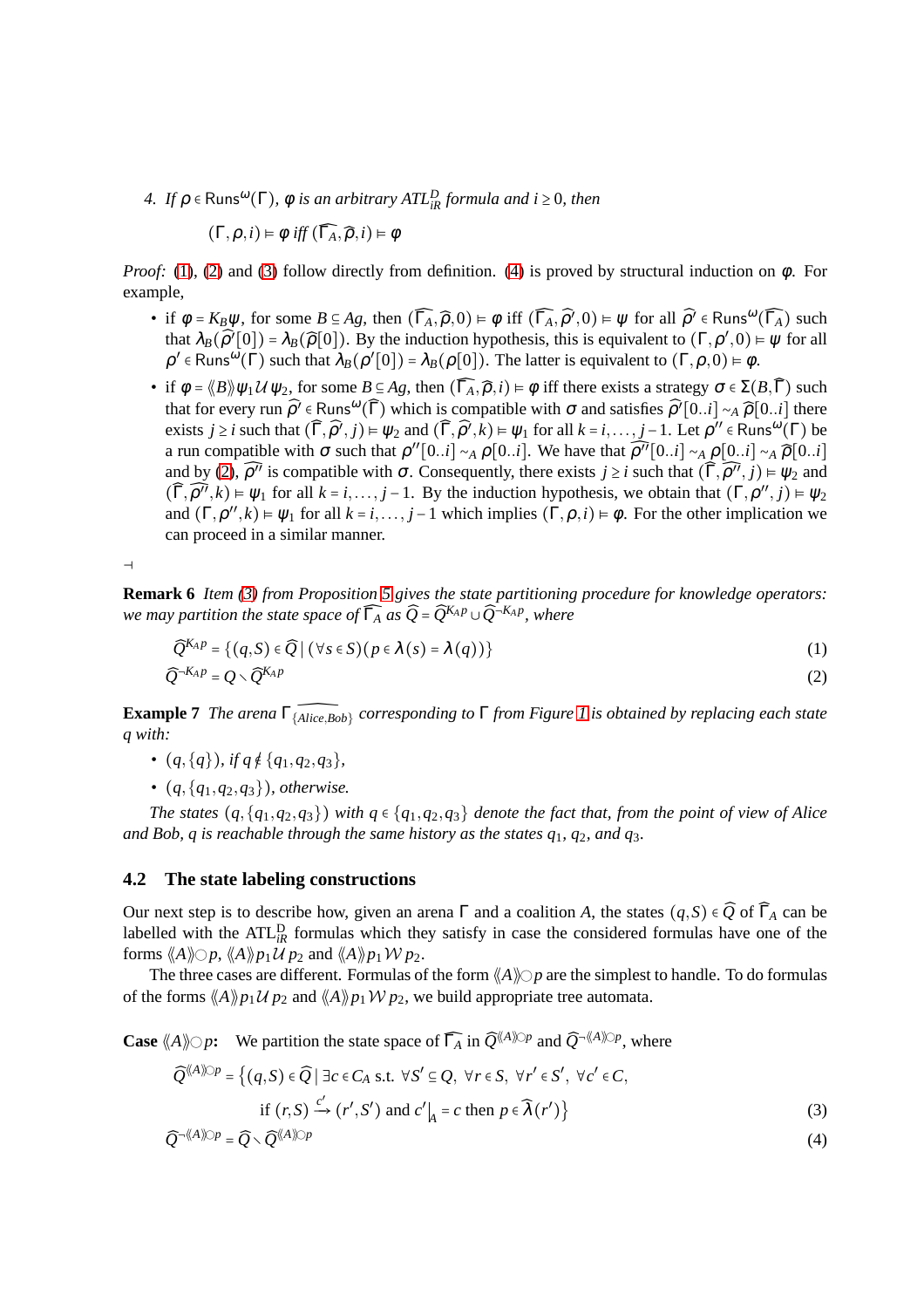**Case**  $\langle A \rangle p_1 U p_2$ : We build a tree automaton whose states represent histories which are indistinguishable to *A* in a finitary way. A special mechanism is needed for checking whether the objective  $p_1 \mathcal{U} p_2$  is satisfied on all paths of an accepted tree. The main difficulty lies in the fact that the objective need not be observable by coalition *A* because neither  $p_1$  nor  $p_2$  are required to belong to  $Prop_A$ . Hence there can be behaviours  $\rho$  and  $\rho'$  such that  $\rho' [0..i] \sim_A \rho [0..i]$  and  $(\rho, i)$  satisfies  $p_1 \mathcal{U} p_2$  but  $(\rho', i)$  does not.

Therefore, given some group of states *R* representing some history, we need to keep track of the subset *R'* of states in *R* for which the obligation  $p_1 \mathcal{U} p_2$  was not yet satisfied on their history. All the states in  $R'$  must be labeled with  $p_1$ , and we need to find outgoing transitions in the automaton that ensure the obligation to have  $p_1 \mathcal{U} p_2$  on all paths leaving R'. On the other hand, states in  $R \setminus R'$  are assumed to have histories in which  $p_1 \mathcal{U} p_2$  has been " achieved" in the past, and, therefore, are "free" from the obligation to fulfill  $p_1 \mathcal{U} p_2$ .

Let  $(q, S) \in \widehat{Q}$ . Formally, the tree automaton is  $\breve{\mathcal{A}}_{(q,S)} = (\breve{Q}, C_A, \breve{\delta}, \breve{Q}_0, \breve{\mathcal{F}})$  where:

•  $\check{Q}$  contains  $\perp$ , assumed to signal failure to fulfil  $p_1 \mathcal{U} p_2$ , and all the sets of pairs  $(R_1, R_2)$  with:

$$
- R_1 \subseteq R_2 \subseteq Q,
$$
  
 
$$
- \forall r_1, r_2 \in R_2, \lambda_A(r_1) = \lambda_A(r_2), \text{ and } \forall r_1 \in R_1, p_2 \notin \lambda(r_1) \wedge p_1 \in \lambda(r_1),
$$

- The initial state  $\check{Q}_0$  is defined by:
	- 1. if there exists  $s \in S$  for which  $\lambda(s) \cap \{p_1, p_2\} = \emptyset$  then  $\check{Q}_0 = \bot$ .
	- 2. otherwise, we denote  $Q[p_2] = \{q \in Q \mid p_2 \in \lambda(q)\}$  and we put  $Q_0 = \{(S \setminus Q[p_2], S)\}.$
- $\delta : \check{Q} \times C_A \to 2^{\check{Q}} \times \emptyset$  is defined as follows: first, for any  $c_A \in C_A$ ,  $\delta((\bot, c_A)) = {\bot}$ . Then, for each  $(R_1, R_2) \in \check{Q} \setminus \{\perp\}$  and  $c_A \in C_A$ , two situations may occur:
	- 1. If there exist  $r_1 \in R_1$ ,  $(r, R) \in \widehat{Q}$  and  $c \in C$  such that  $(r_1, R_2) \xrightarrow{c} (r, R) \in \widehat{\delta}$ ,  $c|_A = c_A$  and  $\{p_1, p_2\} \cap$  $\lambda(r) = \emptyset$ , then  $\delta((R_1, R_2), c_A) = {\{\perp\}}.$
	- 2. Otherwise,

$$
\delta\big((R_1,R_2),c_A\big) = \big\{ \big(\text{out}(R_1,c_A,Z) \setminus Q[p_2],\text{out}(R_2,c_A,Z)\big) \mid Z \subseteq Prop_A,\text{out}(R_2,c_A,Z) \neq \varnothing \big\}
$$

That is, each transition from  $(R_1, R_2)$  labeled with  $c_A$  must embody sets of states representing all the variants of observations which occur as outcomes of the action tuple  $c_A$  from  $R_2$ , paired with the subset of states in which the  $p_1 \mathcal{U} p_2$  obligation is not fulfiled.

• The acceptance condition is

$$
\breve{\mathcal{F}} = \{ \mathcal{R} \mid \mathcal{R} \subseteq \breve{\mathcal{Q}} \text{ with } (\varnothing, R) \in \mathcal{R}, \text{ for some } R \subseteq \mathcal{Q} \}.
$$

That is,  $\tilde{A}_{\hat{q}}$  accepts only trees in which each path reaches some node containing the empty set as first state label.

Note that, in a pair  $(R_1, R_2)$  representing an element in  $\check{Q}$ , the first component  $R_1$  represents the subset of states of  $R_2$  whose history has not yet accomplished  $p_1 \mathcal{U} p_2$ . Hence, a tree node with label  $(\emptyset, R)$  signals that the obligation  $p_1 \mathcal{U} p_2$  is accomplished for all histories ending in *R*.

Note also that, whenever the successors of  $(R_1, R_2)$  labeled  $c_A$  do not contain a state labeled by  $\perp$ , we have that, for any  $Z \subseteq Prop_A$  and any  $s \in out(R_2, c_A, Z)$ ,  $p_1 \in \lambda(s)$  or  $p_2 \in \lambda(s)$ .

We may then prove the following result:

**Proposition 8** *For any run*  $\widehat{\rho}$   $\in$  Runs<sup> $\omega$ </sup>( $\widehat{\Gamma_A}$ ) *and position i on the run for which*  $\rho[i] = \widehat{q} = (q, S)$ *,* 

<span id="page-9-0"></span> $(\widehat{\Gamma_A}, \rho, i) \models \langle A \rangle \rangle p_1 \mathcal{U} p_2$  *if and only if*  $L(\check{\mathcal{A}}_{\widehat{q}}) \neq \emptyset$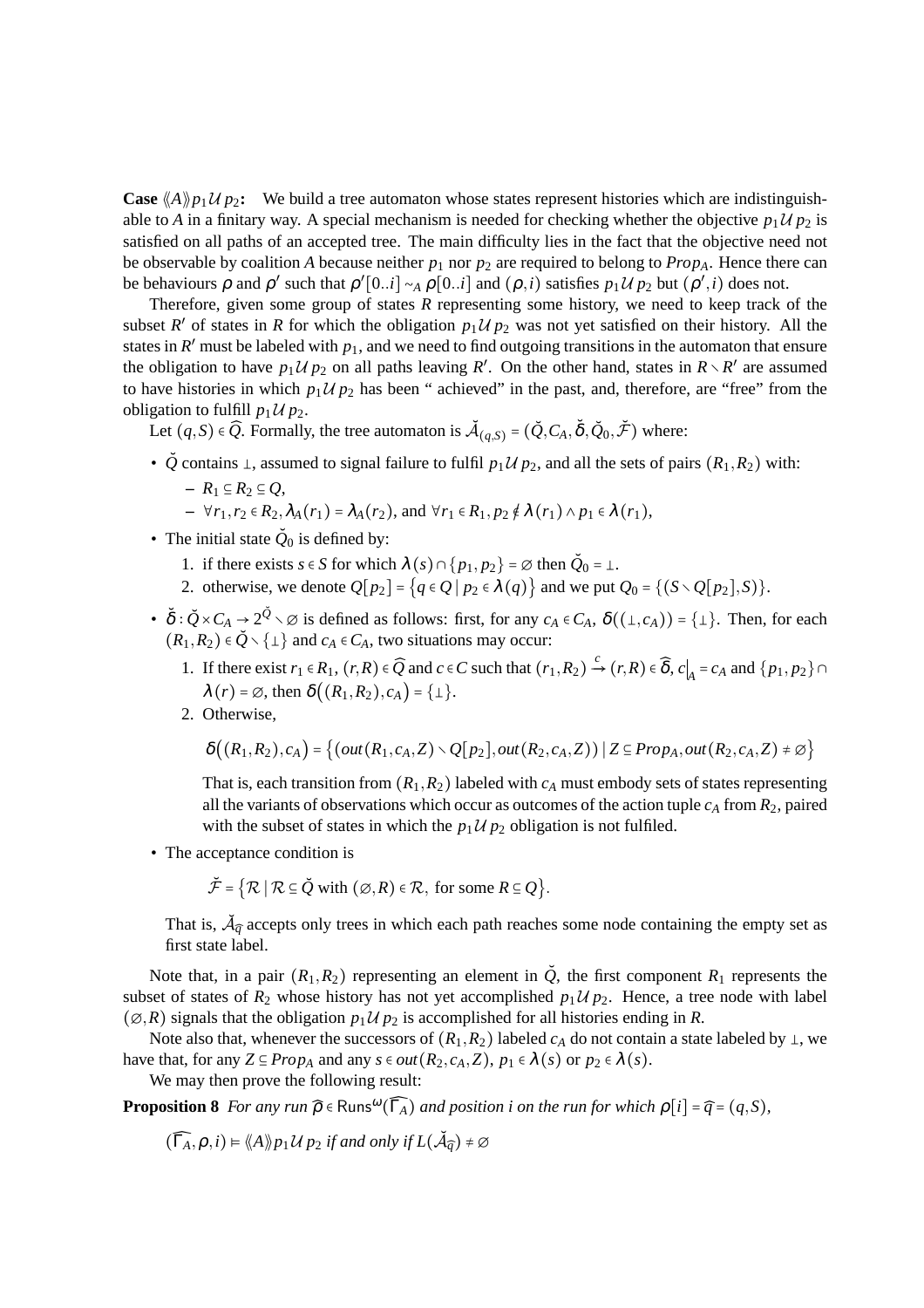*Proof:* ( $\Rightarrow$ ) Suppose that  $(\widehat{\Gamma_A}, \rho, i) \models \langle A \rangle \backslash p_1 \mathcal{U} p_2$ . Then, there exists  $\sigma \in \Sigma(A, \widehat{\Gamma_A})$  such that for any  $\rho' \in \text{Runs}^{\omega}(\widehat{\Gamma_A})$  compatible with  $\sigma$  and for which  $\rho' [0..i] \sim_A \rho[0..i]$  we have  $(\widehat{\Gamma_A}, \rho', i) \models p_1 \mathcal{U} p_2$ . Let  $t : \mathbb{N}^* \to \check{Q} \times C_A$  be a tree constructed recursively as follows:

- The root of the tree is  $t(\varepsilon) = ((S \setminus Q[p_2], S), c) \in \tilde{Q}_0$  where  $c = \sigma(\lambda_A(\rho[0]) \dots \lambda_A(\rho[i]))$ . Note that, by hypothesis,  $\perp \notin \check{Q}_0$ .
- Suppose we have build the tree up to level  $j \ge 0$ . Let  $t(x) = ((R_1, R_2), c_A)$  be a node on the *j*th level, where  $x \in \text{supp}(t) \cap \mathbb{N}^j$ . Consider some order on the set  $\delta(t(x)) = \delta((R_1, R_2), c_A) =$  $\{(R_1^1, R_2^1), \ldots, (R_1^k, R_2^k)\}\$  for some  $k \ge 1$ . The successors of  $t(x)$  will be labeled with the elements of this set, each one in pair with an action symbol in  $C_A$  – action symbol which is chosen as follows: Denote  $(x_p)_{1 \leq p \leq j}$  the initialized path in *t* which ends in *x*. For each  $1 \leq l \leq k$ , put

$$
c_l = \sigma(\lambda_A(t(x_1))_{\underline{\partial}}) \dots \lambda_A(t(x_k))_{\underline{\partial}}) \lambda_A(R_2^l)).
$$

Then, for all  $1 \le l \le k$  we put  $t(xl) = ((R_1^l, R_2^l), c_l)$ .

Suppose that  $L(\check{\mathcal{A}}_{\widehat{q}}) = \emptyset$ . This implies that *t* is not an accepting run in  $\mathcal{A}$ . Consequently, there exists an infinite path  $\pi = (x_k)_{k \geq 0}$ , where  $x_k \in \mathbb{N}^k$ , in *t* which does not satisfy any acceptance condition in  $\breve{\mathcal{F}}$ . We have two cases:

- 1.  $\pi$  contains states different from  $(\emptyset, R)$ , for any  $R \subseteq O$ , it reaches state  $\perp$  and then loops in this state forever, or
- 2.  $\pi$  contains a cycle passing through states which are all different from  $(\emptyset, R)$  or  $\bot$ , for any  $R \subseteq Q$ .

For the first case, let  $\alpha$  be the length of the maximal prefix of  $\pi$  containing only states different from  $\perp$ . Let  $t(x_k) = ((R_1^k, R_2^k), c_A^k)$ , for any  $0 \le k < \alpha$ . By the definition of t, we have that  $\sigma(\lambda_A(R_2^0) \dots \lambda_A(R_2^k)) =$  $c_A^k$ , for any  $0 \le k < \alpha$ .

Let  $\rho' = ((q_{k-1}, R_{k-1}) \xrightarrow{c_k} (q_k, R_k))_{k \ge 1}$  be an infinite run in  $\widehat{\Gamma_A}$  such that:

- $\rho' [0..i] \sim_A \rho [0..i]$  and  $q_i \in R_1^0$ ,
- $q_{i+k} \in R_1^k$  and  $R_{i+k} = R_2^k$ , for all  $\alpha > k \ge 1$ .
- note that, by definition of  $\pi$ ,  $\delta((R_1^{\alpha-1}, R_2^{\alpha-1}), c_A^{\alpha-1}) = \bot$ . We define  $(q_{i+\alpha}, R_{i+\alpha}) \in \widehat{Q}$  such that  $(q_{i+\alpha-1}, R_2^{\alpha-1}) \xrightarrow{c} (q_{i+\alpha}, R_{i+\alpha}) \in \widehat{\delta}$ , for some  $c \in C$  with  $c|_A = c_A^{\alpha-1}$ , and  $\{p_1, p_2\} \cap \lambda(q_{i+\alpha}) = \emptyset$ .

By definition of *t*, this run exists and it is compatible with  $\sigma$ . Also, starting with position *i*,  $\rho'$  contains a sequence of states labeled by  $p_1$  but not by  $p_2$  followed by a state which is not labeled by  $p_1$  or  $p_2$ . Consequently,  $(\widehat{\Gamma_A}, \rho', i) \neq p_1 \mathcal{U} p_2$  which contradicts the hypothesis.

Similarly, for the second case above, we can construct a run  $\rho'$  in  $\widehat{\Gamma_A}$  compatible with  $\sigma$  such that  $\rho' [0..i] \sim_A \rho [0..i]$  and  $(\widehat{\Gamma_A}, \rho', i) \neq \Diamond p_2$ . Consequently,  $(\widehat{\Gamma_A}, \rho', i) \neq p_1 \mathcal{U} p_2$  which contradicts the hypothesis.

 $(\Leftarrow)$  Assume that *t* is a tree accepted by  $\overrightarrow{A}q$ . We will construct inductively a strategy  $\sigma$  which is compatible with  $\rho$ [0..*i*] and satisfies the required conditions for witnessing that  $(\widehat{\Gamma_A}, \widehat{\rho}, i) \models \langle A \rangle p_1 \mathcal{U} p_2$ .

Suppose that the run  $\rho$  is  $\rho = (\widehat{q_{j-1}} \stackrel{c_j}{\rightarrow} \widehat{q_j})_{j \geq 1}$ . First, we may define  $\sigma$  for sequences of elements in  $2^{Prop_A}$  of length at most *i*: for any *A*-history of length less than or equal to *i*,  $w \in (2^{Prop_A})^*$ ,  $|w| = j$  with  $1 \leq j \leq i$ , we put

$$
\sigma(w) = \begin{cases} c_j \big|_A & \text{if } w = \widehat{\lambda}_A(\widehat{q_0}) \dots \widehat{\lambda}_A(\widehat{q_{j-1}}) \\ \text{arbitrary} & \text{otherwise} \end{cases}
$$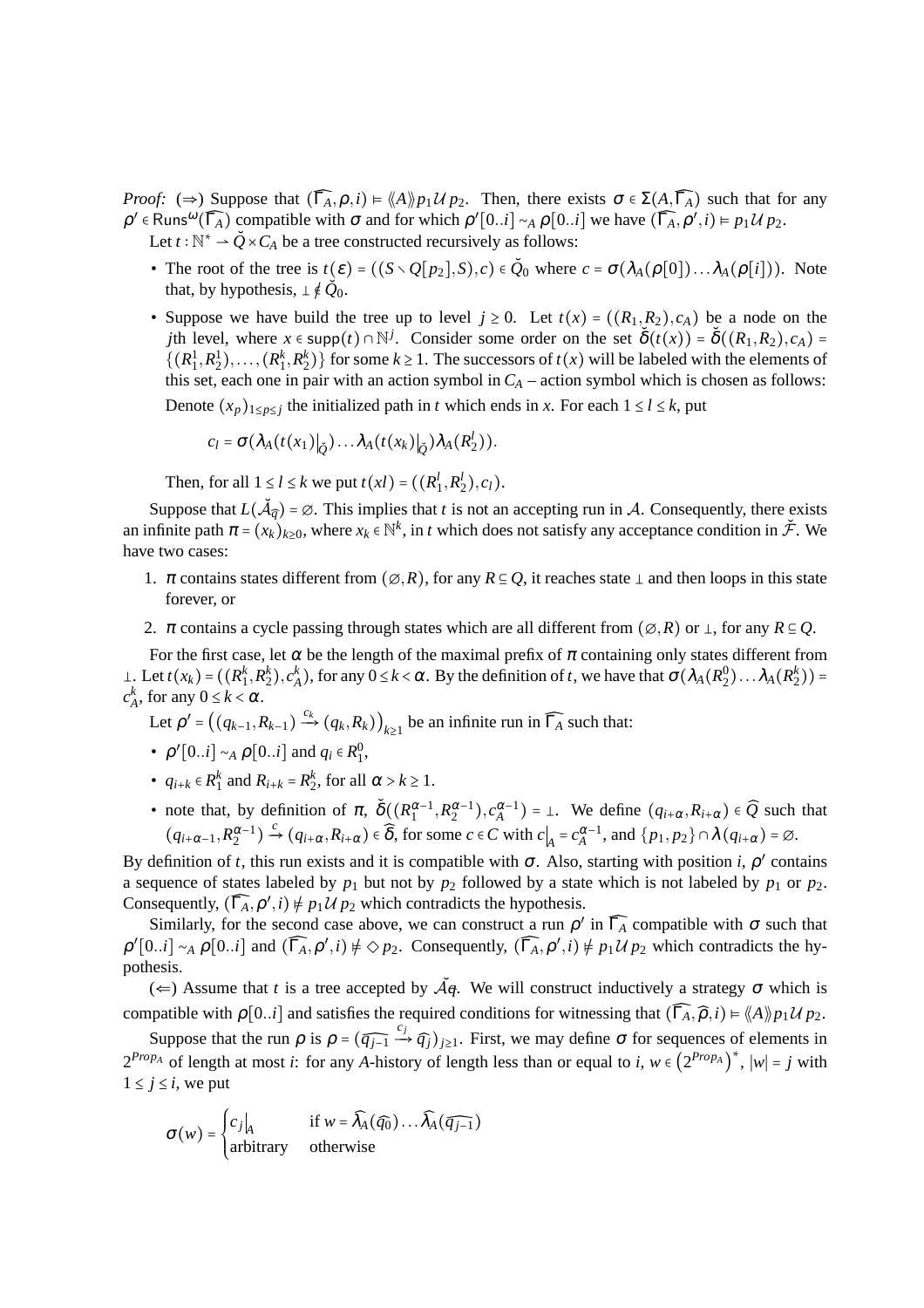For defining  $\sigma$  on sequences of length greater than *i*, let's denote first  $w_{\hat{\rho}} = \hat{\lambda}_A(\hat{q}_0) \dots \hat{\lambda}_A(\hat{q}_{i-1})$ . Also, given a sequence of subsets of  $Prop_A$ ,  $z = (Z_1 \cdot ... \cdot Z_k) \in (2^{Prop_A})^*$  and a node  $x \in supp(t)$ , we say that  $z$ *labels a path from*  $\varepsilon$  *to x in t* if the *A*-history along the path from  $\varepsilon$  to x in *t* is exactly *z*, that is,

$$
\forall y \leq x, \forall 0 \leq j \leq |x|, \text{ if } |y| = j \text{ then } \widehat{\lambda}_A(t(y))|_1 = Z_{j+1}.
$$

Then, for all  $k \geq 1$  we put:

$$
\sigma(w_{\widehat{\rho}} Z_1 \dots Z_k) = \begin{cases} t(x) \Big|_2 & \text{if } (Z_1, \dots, Z_k) \text{ labels a path from } \varepsilon \text{ to } x \text{ in } t \\ \text{arbitrary} & \text{otherwise} \end{cases}
$$

To prove that  $\sigma$  is a strategy that witnesses for  $(\widehat{\Gamma_A}, \widehat{\rho}, i) \models \langle A \rangle p_1 \mathcal{U} p_2$ , take some run  $\rho'$  compatible with  $\sigma$  and for which  $\rho' [0..i] \sim_A \rho [0..i]$ . We may prove that, if we denote the run as  $\rho' = (\widehat{q'_{j-1}})$  $\stackrel{c'_j}{\rightarrow} \widehat{q'_j})_{j\geq 1},$ with  $\widehat{q'}_j = (r_j, S_j) \in \widehat{Q}$ , and we also denote  $Z_j = \widehat{\lambda}_A(\widehat{q'}_j)$ , then:

- there exists a path  $(x_{j-i})_{j\geq i}$  in *t* with  $t(x_{j-i})|_1 = (R_1^j)$  $\left| \int_{1}^{j} S_{j} \right|$  and  $t(x_{0}) \Big|_{1} = (R_{1}^{0}, S_{i}),$  for some  $R_{1}^{k} \subseteq Q$ ,  $0 \leq k$ .
- for all  $j \ge i+1$ ,  $c'_j|_A = \sigma(Z_0 ... Z_{j-1}) = t(x_{j-i-1})|_2$ .

This property follows by induction on *j*, and ends the proof of our theorem.  $→$ 

**Case**  $\langle A \rangle p_1 W p_2$ : The construction is almost entirely the same as for the previous case, the only difference being the accepting condition. For this case, the condition from the until case is relaxed: any path of an accepting tree may still only have labels of the type  $(R_1, R_2)$  denoting the fact that all the runs that are simulated by the path and lead to a member of  $R_1$  are only labeled with  $p_1$ . But we no longer require that, on each path, a label of the type  $(\emptyset, R)$  occurs. This is due to the fact that  $p_1 \mathcal{W} p_2$  does not incorporate the obligation to reach a point where  $p_2$  holds, runs on which  $p_1$  holds forever are also acceptable.

So, formally, the construction for  $\langle A \rangle p_1 W p_2$  is the following:  $\widetilde{\mathcal{A}}_{(q,S)} = (\check{Q}, C_A, \check{\delta}, \check{Q}_0, \widetilde{\mathcal{F}})$  where  $\check{Q}, \check{Q}_0$  and  $\check{\delta}$  are the same as in the construction for  $\langle A \rangle p_1 W p_2$ , while the acceptance condition is the following:

 $\widetilde{\mathcal{F}} = {\mathcal{R} \mid \mathcal{R} \subseteq \check{O}}.$ 

<span id="page-11-0"></span>The following result can be proved similarly to Proposition [8.](#page-9-0)

**Proposition 9** *For any run*  $\widehat{\rho}$   $\in$  Runs<sup> $\omega$ </sup>( $\widehat{\Gamma_A}$ ) *and position i on the run for which*  $\rho[i] = \widehat{q} = (q, S)$ *,* 

$$
(\widehat{\Gamma_A}, \rho, i) \models \langle \! \langle A \rangle \! \rangle_{P_1} \mathcal{W}_{P_2} \text{ if and only if } L(\widetilde{\mathcal{A}}_{\widehat{q}}) \neq \emptyset
$$

**Example 10** *For our running example, the tree automaton constructed from the arena* <sup>Γ</sup>̂*Alice*,*Bob (given in Example* [7\)](#page-8-2), for the state  $(q_0, \{q_0\})$  and the formula  $\phi_1 = \langle \{\text{Alice}, \text{Bob}\} \rangle \rangle \langle (c \land s)$  is pictured in Figure [2.](#page-12-0) *Note that it accepts an infinite tree such that all its paths contain the state*  $(\emptyset, \{q_{12}\})$  *but never reach . Moreover, this tree defines a strategy for the coalition* {*Alice*,*Bob*} *to reach the goal c*∧*s.*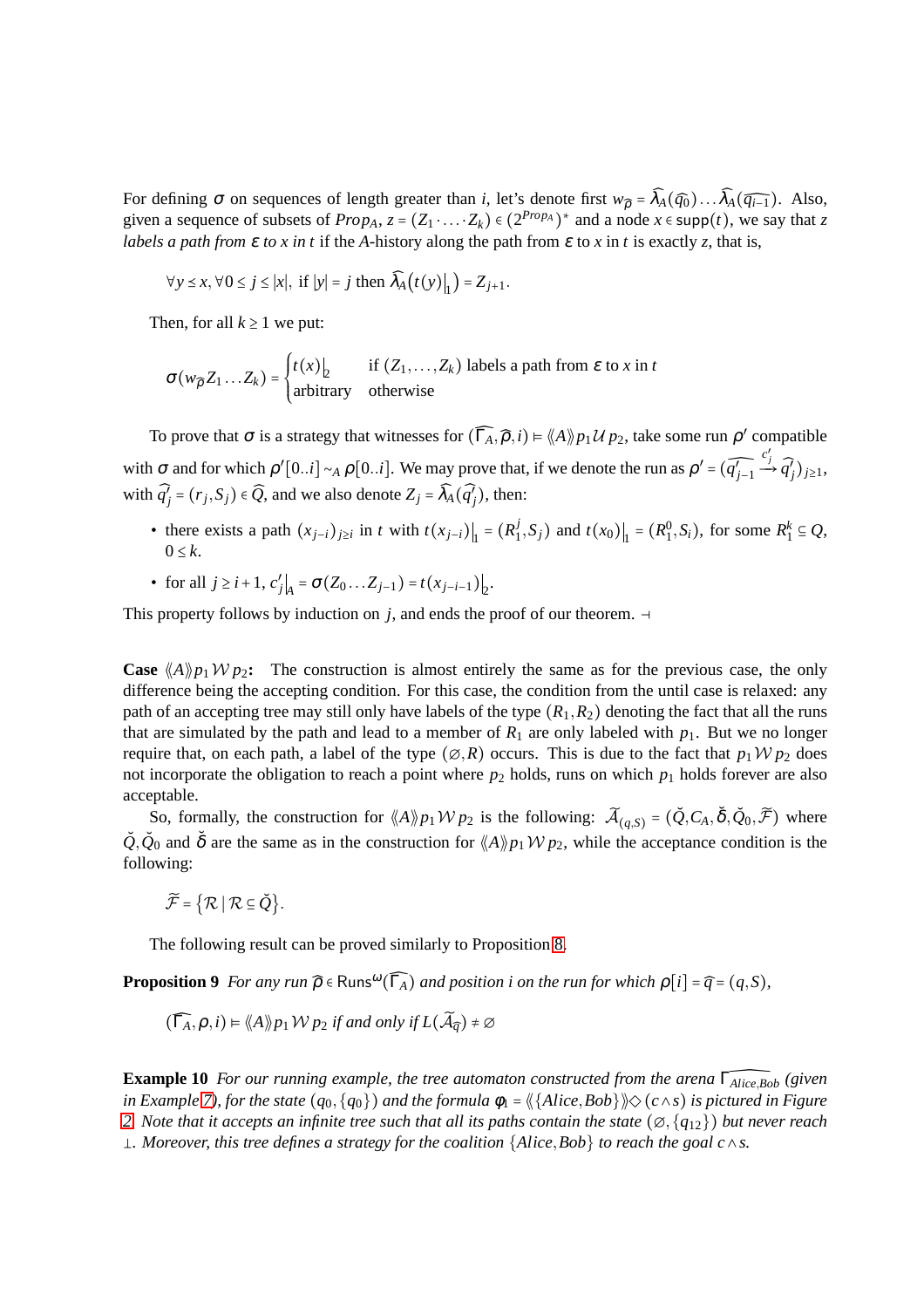

<span id="page-12-0"></span>Figure 2: A tree automaton for the game arena in Figure [1](#page-7-0)

#### **4.3 The model-checking algorithm**

Our algorithm for the model-checking problem for ATL<sup>D</sup><sub>*iR*</sub> works by structural induction on the formula φ to be model-checked. The input of the algorithm is a game arena  $\Gamma = (Q, C, \delta, Q_0, Prop, \lambda)$  and an enumeration  $\Phi = {\phi_1, \ldots, \phi_n}$  of the subformulas of  $\phi$ , in which  $\phi = \phi_n$  and  $\phi_i$  is a subformula of  $\phi_j$  only if  $i < j$ . The algorithm determines whether  $\phi$  holds at all the initial states of  $\Gamma$ . It works by constructing a sequence of arenas  $\Gamma_k = (Q_k, C, \delta_k, Q_0^k, Prop_k, \lambda_k)$ ,  $k = 0, \ldots, n$ , with  $\Gamma_0 = \Gamma$ . The formula  $\phi$  is assumed to be written in terms of the agents from *Ag* and the atomic propositions from  $Prop = \bigcup_{a \in Ag} Prop_a$  of  $\Gamma$ . The atomic propositions of  $\Gamma_1, \ldots, \Gamma_n$  include those of  $\Gamma$  and *n* fresh atomic propositions  $p_{\phi_k}, k = 1, \ldots, n$ , which represent the labelling of the states of these arenas by the corresponding formulas  $\phi_k$ . For any 1 ≤ *k* ≤ *n*, upon step *k* the algorithm constructs Γ*<sup>k</sup>* from Γ*k*−<sup>1</sup> and calculates the labelling of its states with formula  $\phi_k$ .  $Prop_k = Prop \cup \Phi_k$  where  $\Phi_k$  denotes  $\{p_{\phi_1}, \ldots, p_{\phi_k}\}\$ ,  $k = 0, \ldots, n$ . The state labelling function  $\lambda_k$  is defined so that equivalence  $p_{\phi_k} \Leftrightarrow \phi_k$  is valid in  $\Gamma_k$ . Therefore, we define the formula  $\chi_k = \phi_k[\phi_{k-1}/p_{\phi_{k-1}}], \ldots, [\phi_1/p_{\phi_1}]$  which has at most one connective of the form  $\langle A \rangle\!\rangle\langle A, \langle A \rangle\!\rangle\langle U, \langle A \rangle\!\rangle\langle W$ or  $K_A$ . The algorithm computes the states that should be labeled by  $p_{\phi_k}$  using the formula  $\chi_k$  which is equivalent to  $\phi_k$ . The fresh propositions  $p_{\phi_1}, \ldots, p_{\phi_n}$  are not assumed to be observable by any particular agent. Therefore the requirements  $Prop_k = \bigcup_{a \in A} Prop_{a,k}$  on arenas are not met by  $\Gamma_1, \ldots, \Gamma_n$ , but this is of *a*∈*Ag* no consequence.

Let us note the need to switch, at each step, from analyzing  $\Gamma_k$  to analyzing  $\Gamma_{k+1}$ . This is needed as  $\Gamma_{k+1}$  only has the necessary information about the identically-observable histories, needed in the semantics of coalition operators.

In case  $\phi_k$  is atomic,  $\Gamma_k = (Q_{k-1}, C, \delta_{k-1}, Q_0^{k-1}, Prop_k, \lambda_k)$  where  $\lambda_k(q) \cap Prop_{k-1} = \lambda_{k-1}(q)$  and  $p_{\phi_k} \in$  $\lambda_k(q)$  iff  $\phi_k \in \lambda_{k-1}(q)$ . In case  $\phi_k$  is not atomic, the construction of  $\Gamma_k$  depends on the main connective of <sup>χ</sup>*k*:

1. Let  $\chi_k$  be a boolean combination of atoms from  $Prop_{k-1}$ . Then  $\Gamma_k = (Q_{k-1}, C, \delta_{k-1}, Q_0^{k-1}, Prop_k, \lambda_k)$ where  $\lambda_k(q) \cap Prop_{k-1} = \lambda_{k-1}(q)$  and  $p_{\phi_k} \in \lambda_k(q)$  iff the boolean formula  $\bigwedge_{p \in \lambda_{k-1}(q)} p$  implies  $\chi_k$ .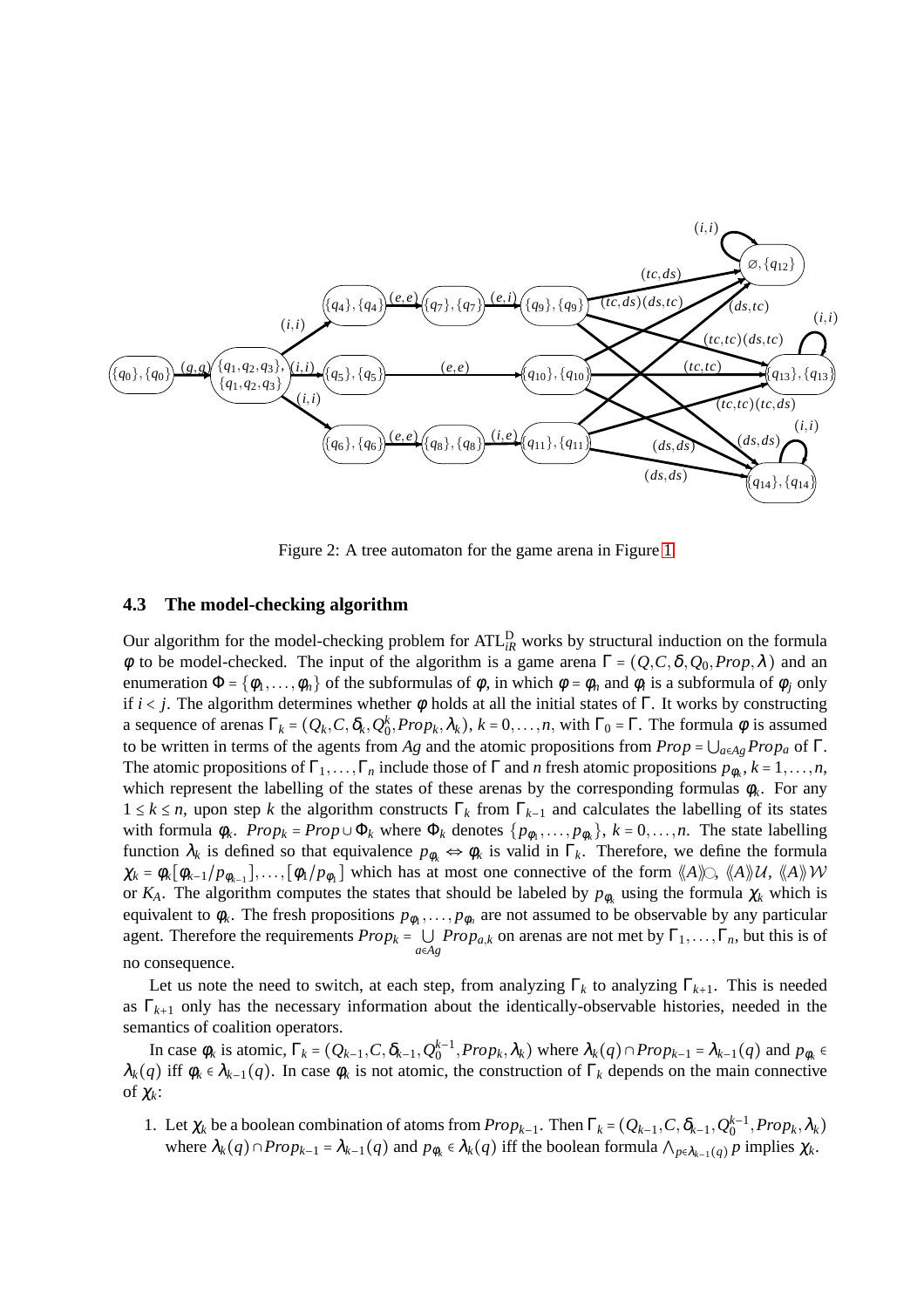- 2. Let  $\chi_k$  be  $K_A p$  for some  $p \in Prop_{k-1}$ . Consider the arena  $\widehat{(T_{k-1})_A}$  defined as in Subsection [4.1.](#page-7-5) Then  $\Gamma_k = (\widehat{Q}_{k-1}, C, \widehat{\delta}_{k-1}, \widehat{Q}_0^{k-1}, Prop_k, \lambda_k)$  where  $\lambda_k(q) \cap Prop_{k-1} = \widehat{\lambda}_{k-1}(q)$  and  $p_{\phi_k} \in \lambda_k(q)$  iff  $q \in \widehat{Q}_{k-1}^{K_A p}$ , where  $\widehat{Q}_{k-1}^{K_A p}$  is defined in [\(1\)](#page-8-3).
- 3. Let  $\chi_k$  be  $\langle A \rangle\!\rangle\!\rangle p$  for some  $p \in Prop_{k-1}$ . Consider  $(\widehat{\Gamma_{k-1}})_A$ . Then  $\Gamma_k = (\widehat{Q}_{k-1}, C, \widehat{\delta}_{k-1}, \widehat{Q}_0^{k-1}, Prop_k, \lambda_k)$ where  $\lambda_k(q) \cap Prop_{k-1} = \widehat{\lambda}_{k-1}(q)$  and  $p_{\phi_k} \in \lambda_k(q)$  iff  $q \in \widehat{Q}_{k-1}^{(\mathcal{A}) \cap p}$ , where  $\widehat{Q}_{k-1}^{(\mathcal{A}) \cap p}$  is defined in [\(3\)](#page-8-4).
- 4. Let  $\chi_k$  be  $\langle A \rangle p_1 U p_2$  for some  $p_1, p_2 \in Prop_{k-1}$ . Consider  $(\widehat{\Gamma_{k-1}})_A$  again and, for each state  $\hat{q} \in \hat{Q}_{k-1}$ , construct the tree automaton  $\check{\mathcal{A}}_{\hat{q}}$ . Then put  $\Gamma_k = (\hat{Q}_{k-1}, \hat{C}, \hat{\delta}_{k-1}, \hat{Q}_0^{k-1}, Prop_k, \lambda_k)$  where  $\lambda_k(q) \cap Prop_{k-1} = \widehat{\lambda}_{k-1}(q)$  and  $p_{\phi_k} \in \lambda_k(q)$  iff  $L(\check{\mathcal{A}}_{\widehat{q}}) \neq \emptyset$ .
- 5. Finally, let  $\chi_k$  be  $\langle A \rangle p_1 W p_2$  for some  $p_1, p_2 \in Prop_{k-1}$ . Consider  $(\widehat{\Gamma_{k-1})_A}$  again and, for each state  $\widehat{q} \in \widehat{Q}_{k-1}$ , construct the tree automaton  $\widetilde{A}_{\widehat{q}}$ . Then put  $\Gamma_k = (\widehat{Q}_{k-1}, C, \widehat{\delta}_{k-1}, \widehat{Q}_0^{k-1}, Prop_k, \lambda_k)$ where  $\lambda_k(q) \cap Prop_{k-1} = \widehat{\lambda}_{k-1}(q)$  and  $p_{\phi_k} \in \lambda_k(q)$  iff  $L(\widetilde{\mathcal{A}}_{\widehat{q}}) \neq \emptyset$ .

The following result is a direct consequence of Propositions [5,](#page-7-4) [8,](#page-9-0) and [9.](#page-11-0)

**Theorem 11** *Let*  $\Gamma_n = (Q_n, C, \delta_n, Q_0^n, Prop_n, \lambda_n)$  *be the last game arena obtained in the algorithm described above. Then,*

 $p_{\phi} \in \lambda_n(q)$ , *for all states*  $q \in \mathcal{Q}_0^n$  *iff*  $(\Gamma, \rho, 0) \models \phi$ , *for all runs*  $\rho \in \text{Runs}^{\omega}(\Gamma)$ .

### **5 Concluding remarks**

We have presented a model-checking technique for ATL<sup>D</sup><sub>iR</sub>, a variant of the Alternating Temporal Logic with Knowledge, in which coalitions may coordinate their actions, based on their distributed knowledge of the system state. The technique is based on a state labeling algorithm which involves tree automata for identifying states to be labeled with cooperation modality subformulas, and a state splitting construction which serves for identifying (finite classes of) histories which are indistinguishable to some coalition.

According to our semantics, while distributed knowledge is used for constructing coalition strategies, it is assumed that the individual agents in the coalition gain no access to that knowledge as a side effect of their cooperation. That is why the proposed semantics corresponds to coalitions being organised under *virtual supervisors* who guide the implementation of strategies by receiving reports on observations of the coalitions' members and, in return, just directing the members' actions without making any other knowledge available to them.

The possibility of a subsequent increase of individual knowledge as a side effect of the use of distributed knowledge for coordinated action, which we avoid by introducing virtual supervisors, becomes relevant only in settings such as that of ATL with incomplete information. This possibility appears to be an interaction between the understanding of distributed knowledge as established in non-temporal epistemic logic and temporal settings. This is just one of the numerous subtle interpretation issues which were created by the straightforward introduction of modalities from non-temporal epistemic logic and cooperation modalities into temporal logics. For an example of another such issue, a semantics for ATL in which agents, once having chosen a strategy for achieving a certain main goal, cannot revise it upon considering the reachability of subgoals, was proposed and studied in  $[\text{AGJ07}]$ .

The state labeling algorithm suggests that tree automata with partial observations and with partiallyobservable objectives might be useful to study. We believe that the two state-labeling constructions can be generalized to such automata, giving us also a decision method for the "starred" version of ATL<sup>D</sup><sub>iR</sub>.